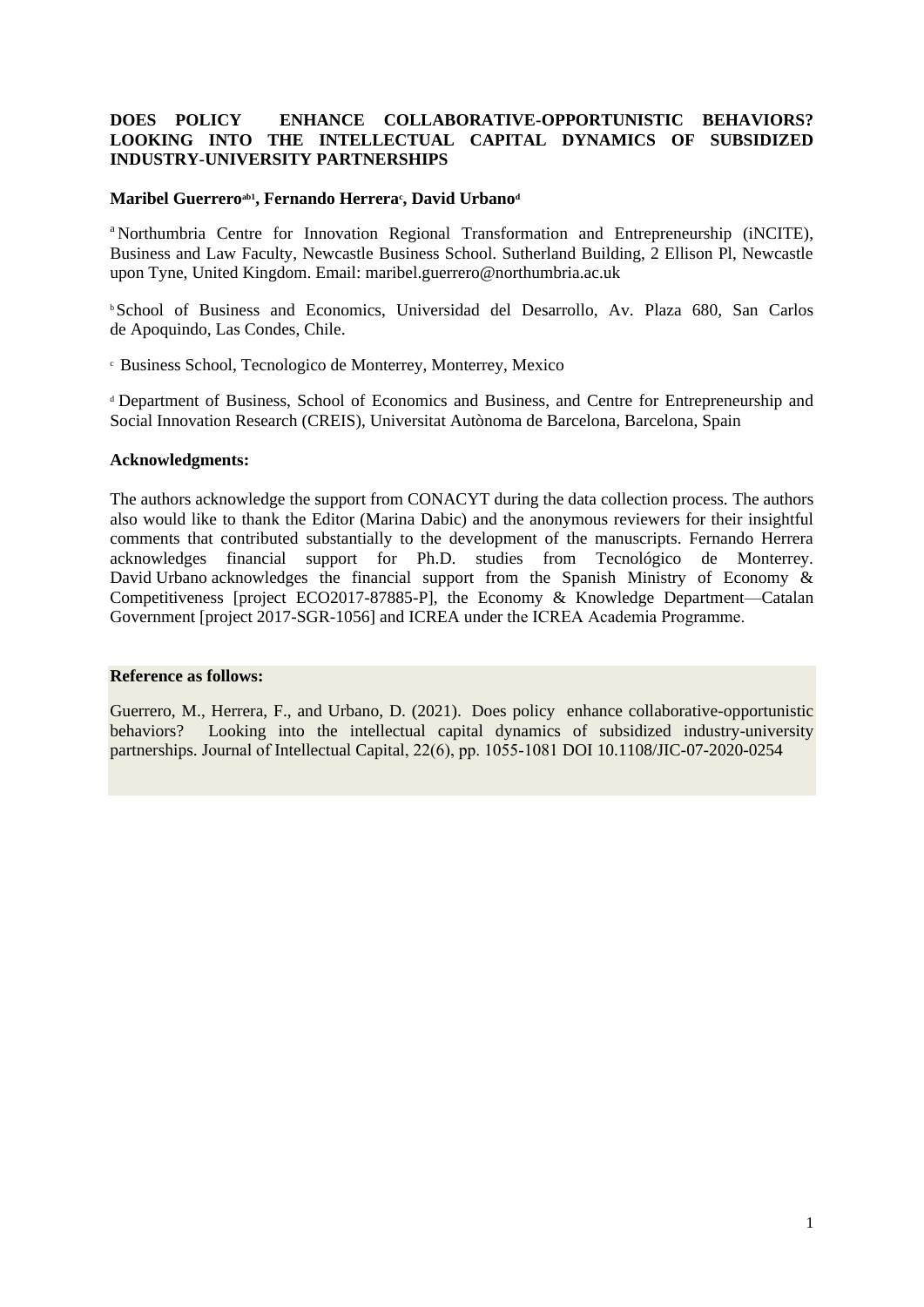## **ABSTRACT**

**Design/methodology/approach:** By combining two sources of information about 683 Mexican subsidised industry-university partnerships from 2009 to 2016, this study adopted the structural equation modelling (SEM) to analyse the effect of collaborative vs. opportunistic behaviours in intellectual capital dynamics within subsidised projects.

**Purpose:** Little is known about how subsidies enhance both collaborative and opportunistic behaviours within subsidised industry-university partnerships, and how partners' behaviours influence the intellectual capital dynamics within subsidised industry-university. Based on these theoretical foundations, this study expects to understand IC's contribution as a dynamic or systemic process (inputs→outputs→outcomes) within subsided university-industry partnerships. Especially to contribute to these ongoing academic debates, this paper analyses how collaborative and opportunistic behaviours within industry-university partnerships influence the intellectual capital dynamics (inputs, outputs, and outcomes) of the subsidised projects.

**Findings:** Our results show three tendencies about the bright/dark side of subsidies within the Mexican industry-university partnerships. The first tendency shows how collaborative behaviours positively influence intellectual capital dynamics within subsidised industry-university partnerships. The second tendency shows how opportunistic behaviours influence intellectual capital impacts (performance) and return to society (job creation). The third tendency shows how initial inputs of subsidised projects generate some expected socio-economic returns that pursued the subsidies (mediation effect of intellectual capital outputs).

**Research limitations/implications:** This research has three limitations that provide a future research agenda. The main limitations were associated with our sources of information. The first limitation, we did not match subsidised partnerships (focus group) and non-subsidised partnerships (control group). A qualitative analysis should help understand the effect of subsidies on intellectual capital and partnerships' behaviours. The second limitation, our measures of collaborative/opportunistic behaviours as well as intellectual capital dynamics should be improved by balancing traditional and new metrics in future research. The third limitation is that in emerging economies, the quality of institutions could influence the submission/selection of subsidies and generate negative externalities. Future research should control by geographical dispersion and co-location of subsidies.

**Practical implications:** *For enterprise managers*, this study offers insights into IC dynamics and behaviours within subsidised industry-university partnerships. The bright side of collaboration behaviours is related to IC's positive impacts on performance and socio-economic returns. The dark side is the IC appropriation behind opportunistic behaviours. Enterprise managers should recognise the relevance of IC management to capture value and reduce costs associated with opportunistic behaviours. *For the university community*, this study offers potential trends adopted by industry-university partnerships to reinforce universities' innovative transformation processes. Specifically, these trends are related to the legitimisation of the university's role in society and contribution to regional development through industry-university partnerships' outcomes. Therefore, university managers should recognise the IC benefits/challenges behind industry-university partnerships.

**Social implications:** *For policymakers*, the study indirectly shows the role of subsidies for generating/reinforcing intellectual capital outcomes within subsidised industry-university partnerships. The bright side allows evaluating the cost-benefit of this government intervention and the returns to priority industries. The dark side allows for understanding the need for implementing mechanisms to control opportunistic behaviours within subsidised partnerships. Accordingly, policymakers should understand the IC opportunity-costs related to industry-university partnerships for achieving the subsidies' aims.

**Originality/value:** This study contributes to three ongoing academic debates in innovation and management fields. The first debate about how intellectual capital dynamic is stimulated and transferred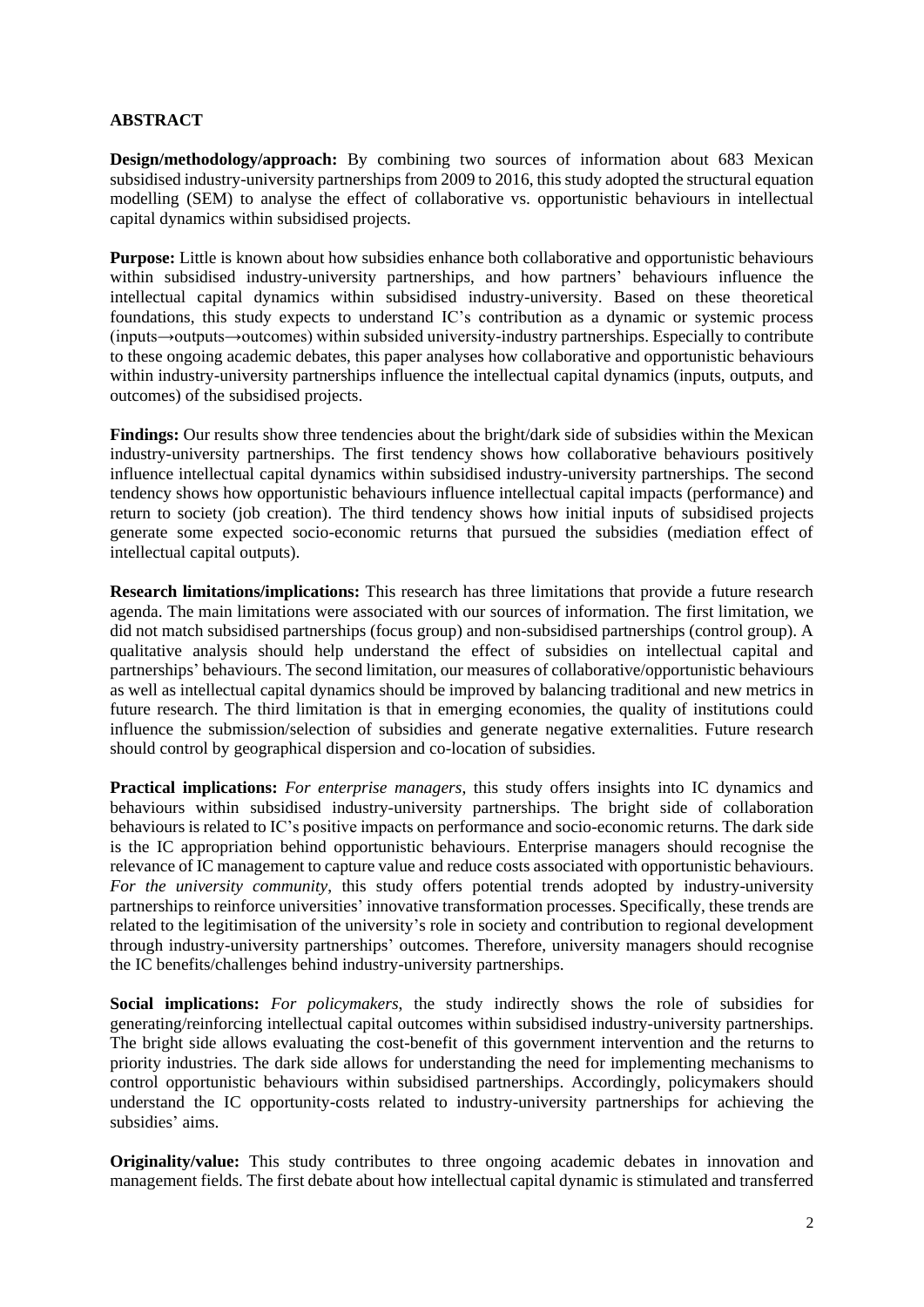through the collaborative behaviour within industry-university partnerships in emerging economies. The second debate is about the "dark side" of partnerships stimulated by public programmes in emerging economies. The third debate is about the effectiveness of subsidies on intellectual capital activities/outcomes.

**KEYWORDS:** Intellectual Capital; Subsidies; Industry-university Partnerships; Collaborative-Opportunistic behaviours; Emerging economies

## **1. INTRODUCTION**

Over the last three decades, researchers have paid great attention to intellectual capital (IC) as the primary source for sustainable competitive advantages (Roos and Ross, 1997; Dabić et al., 2021). Specifically, extant studies have associated this complex concept with organizations' intangible components and creating wealth (Stewart, 1997; Ponzi, 2002; Manzari et al., 2012; Ullberg et al., 2021). Intellectual capital embraces intangible resources and capabilities to create value-added (Stewart, 1997; Kianto et al., 2017). Although IC is strongly related to the appropriation of capabilities, competencies, and experiences that pursue long-term competitive advantages (Yitmen, 2011), the accumulated literature shows the lack of an explicit focus on IC and innovation partnerships (Ponzi, 2002; Manzari et al., 2012; Cuozzo et al., 2017). The IC's antecedents and consequences are strongly related to the following three ongoing academic debates.

*The first academic debate* has highlighted the need for IC and innovation studies (Ponzi, 2002; Manzari et al., 2012; Cuozzo et al., 2017). Although industry-university partnerships are effective sources of intellectual capital and value-creation, the lack of studies is associated with the non-existence of measures capturing traditional intellectual capital metrics through official datasets or via the information generated by subsidised university-industry partnerships. IC's accumulated literature has shown the need for consensus in metrics and categories (Cuozzo et al., 2017). In this regard, Dumay (2009) and Dumay and Edvinsson (2013) have recommended adopting a critical approach for measuring intellectual capital, given its complexity and difficulty. Similarly, the link between innovation and the intellectual capital dynamics (inputs→outputs→outcomes) remains under-researched (Perkmann and Walsh, 2007; Senge and Forrester, 1980). Previous studies have shown the positive effect of intellectual capital among networks on performance and competitiveness (Solitander and Tidström, 2010; Kamukama et al., 2011; Bontis et al., 2018). However, little is known about the dynamic transformation process of intellectual capital. In this assumption, intellectual capital represents a dynamic component that involves the transformation process of several IC inputs (human capital, relational, organizational…) into the expected intellectual capital outputs (products, services). Subsequently, the value-creation of these intellectual capital outputs will produce multiple IC outcomes/returns to organisations (performance, competitiveness) and society (wealth, employment).

*The second academic debate* has justified R&D subsidies with the idea of market failures (i.e., financial constraints, uncertainties, risk aversion, and dynamic externalities) that further reduce private R&D investment (Nelson, 1959; Arrow, 1962; Choi and Lee, 2017). According to Clarysse et al. (2009, p. 1517), market failures are caused by leakages and spill-overs, which prevent the private sector that undertakes innovative activities from fully capturing the benefits of their investments. In this view, as ventures are not incentivized to invest, the government should intervene to compensate the private underinvestment through different policy instruments to promote intellectual capital and innovation (García-Quevedo, 2004; Clarysse et al. 2009; Edler and James, 2015; Dimos and Pugh, 2016; Kochenkova et al., 2016; Torres-Bareto et al., 2016). Specifically, in emerging economies, subsidies have gained pre-eminence in public policy and have been the central topic in the competitiveness agenda of the Inter-American Development Bank, the World Bank, and the Organization of American States (Hall and Maffioli, 2008). It explains why policymakers have instituted industry-university partnerships through subsidies as a strategy to stimulate innovation, intellectual capital, and economic development (Cohen et al., 2002; Mahmood and Rufin, 2005; Takalo and Tanayama, 2010; Guo and Guo, 2011; Guerrero and Urbano, 2016). We assume that R&D subsidies/incentives oriented to industrial-university partnerships (Perkmann and Walsh, 2007; Guerrero et al., 2019a; Serino et al., 2020) are relevant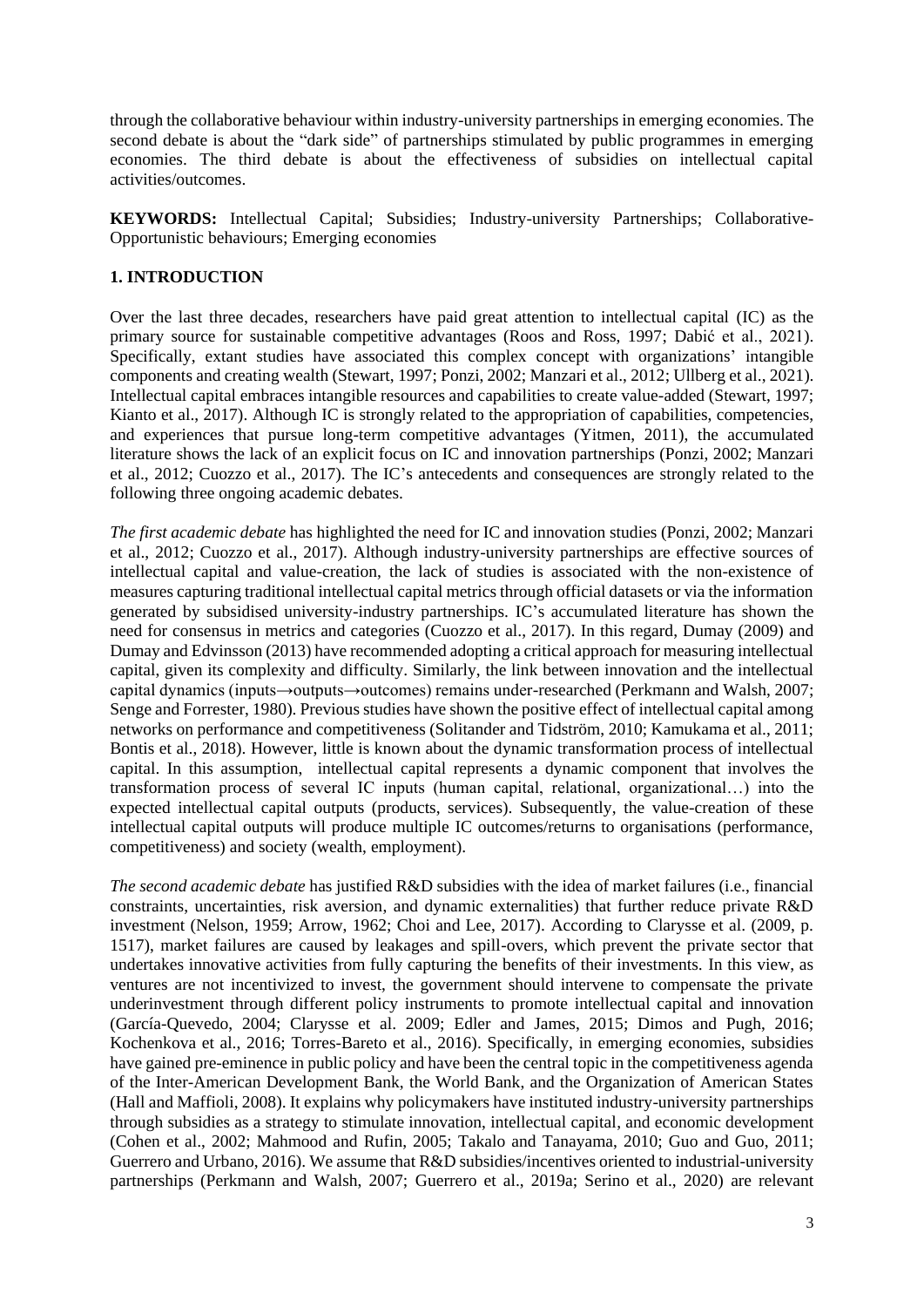antecedents of intellectual capital components. Although the market failure theory justifies R&D subsidies, the major concern is that the theory is not very clear on whether the government can identify R&D projects that are subject to market failure (Choi and Lee, 2017, p. 1465), as well as the imperfection of resource allocations (Love, 1995, p. 399).

*The third academic debate* has questioned the effectiveness of subsidies to industry-university partnerships (Zeng et al., 2010; Kovacs et al., 2015), especially in emerging economies (Hall et al., 2016; Beltramino et al., 2021). Extant studies have explained that market resource allocation for R&D subsidies is not socially optimal because information asymmetry and opportunism make information in markets imperfect (Arrow, 1962). Transaction cost theorists have generally neglected to consider the implications that there is an invisible hand of the market mechanism for the risk of opportunism (Hill, 1990). Institutional economic theorists have associated this effect with the lack of institutions' quality (Guerrero et al., 2019a, b). Assuming that the government does not have the mechanism to identify behaviours within subsidised projects, opportunistic behaviour could appear when subsidies are perceived as the perfect substitute of the financial contribution that one or more partners should provide within a research project [\(Wallsten, 2000;](https://www.emerald.com/insight/content/doi/10.1108/MD-10-2018-1126/full/html#ref081) [Baldwin and Robert-Nicoud, 2007\)](https://www.emerald.com/insight/content/doi/10.1108/MD-10-2018-1126/full/html#ref011). Previous studies have associated this effect to crowding-out effects that allow stopping to spend funds during the subsidised years of a project because subsidies are enough to continue ongoing the planned R&D activities [\(Dimos](https://www.emerald.com/insight/content/doi/10.1108/MD-10-2018-1126/full/html#ref029)  [and Pugh, 2016\)](https://www.emerald.com/insight/content/doi/10.1108/MD-10-2018-1126/full/html#ref029). In this sense, the crowding out effect may come from innovation strategies based on external funds for developing R&D activities [\(Fölster, 1995;](https://www.emerald.com/insight/content/doi/10.1108/MD-10-2018-1126/full/html#ref034) [Irwin and Klenow, 1996\)](https://www.emerald.com/insight/content/doi/10.1108/MD-10-2018-1126/full/html#ref050). These practices encompass moral hazard problems when one partner attempts to be more competitive, appropriating its partners' resources/capabilities for its benefit [\(Frishammar](https://www.emerald.com/insight/content/doi/10.1108/MD-10-2018-1126/full/html#ref035) et al., 2015). Simultaneously, opportunistic partners take advantage of market failures, weak institutions, and asymmetries of information for obtaining resources/funds from several public programmes and external partners [\(Conner and Prahalad,](https://www.emerald.com/insight/content/doi/10.1108/MD-10-2018-1126/full/html#ref024)  [1996\)](https://www.emerald.com/insight/content/doi/10.1108/MD-10-2018-1126/full/html#ref024). Therefore, little is known about how subsidies enhance both collaborative and opportunistic behaviours within subsidised industry-university partnerships (Gianiodis et al., 2016; Guerrero et al., 2019a), and how partners' behaviours influence the intellectual capital dynamics within subsidised industry-university (Pedro et al., 2018; Sanchez et al., 2009).

Inspired by these two academic debates, this paper analyses how collaborative and opportunistic behaviours within industry-university partnerships influence the subsidised project's intellectual capital dynamics (inputs, outputs, and outcomes). Theoretically, we proposed a conceptual model tested in an emerging economy (Mexico). We selected this emerging economy for two reasons: (a) from 2009 to 2016, the Mexican administrations have been implemented subsidies to reinforce intellectual capital, innovation, and knowledge transfer through industry-university partnerships (OECD, 2013), and (b) Mexican ventures and universities have adopted open innovation practices to share costs, risk and intellectual capitals (Guerrero and Urbano, 2016). Empirically, we designed a two-step mixed methodology. In the first step, we tested our model using data from 683 Mexican subsidised industryuniversity partnerships by Incentive Program for Innovation from CONACYT (Clarysse et al., 2009). In the second step, we analyse the effect of behaviours in intellectual capital dynamics (Pedro et al., 2018; Sanchez et al., 2009).

The paper is organized as follows: in section 2, we propose our conceptual framework; in section 3, we describe the methodological design used in this paper; in section 4, we show and discuss our findings; and in section 5, we show the main conclusions of the study, the implications for various stakeholders, and research agenda.

## **2. SUBSIDIES, BEHAVIORS, AND INTELLECTUAL CAPITAL DYNAMICS**

## *2.1. Theoretical foundations*

In a recent literature review (Manzari et al., 2012, p. 2257), IC is considered as an intangible asset that is closely related to intellectual materials (knowledge, experiences, expertise, property) that are appropriated through internal or external collaborative innovation processes to offer better opportunities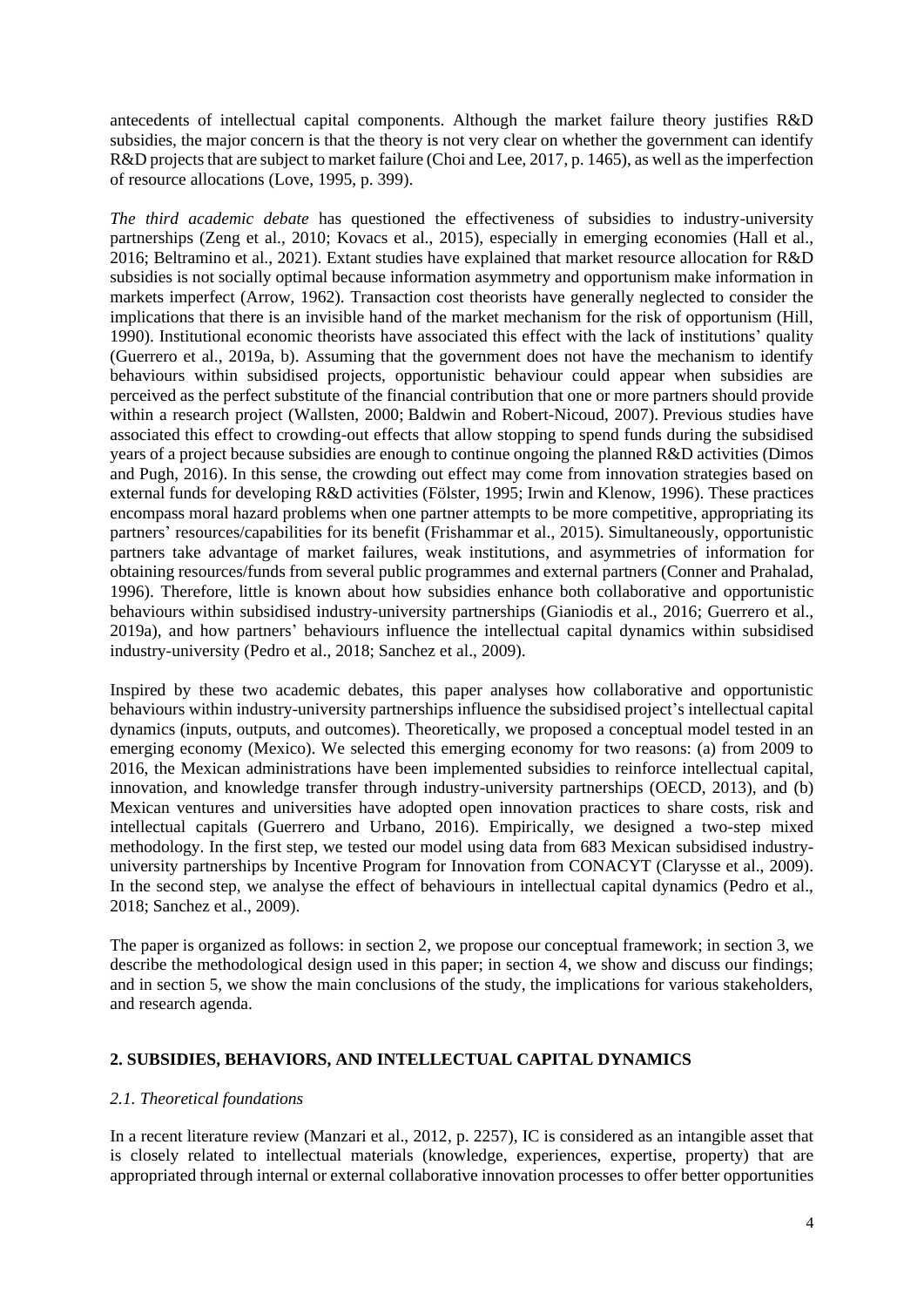for an organization to succeed in social and economic terms. In this study, IC is understood as intangible capabilities, competencies, and experiences used by organisations or partnerships to create/transfer knowledge, wealth, or value-added (Stewart, 1997; Edvinsson, 2002; Ponzi, 2002; Kianto et al., 2017; Ullberg et al., 2021). By adopting a subsided industry-university perspective, IC inputs are related to the appropriateness of capabilities, competencies, and experiences as a result of routines, flows of information, or knowledge transfer processes among partners (Carayannis et al., 2017; Del Giudice et al., 2013; Scuotto et al., 2017; Serino et al., 2020).

Industry-university partnerships are effective sources of intellectual capital and value-creation within innovation processes (Perkmann and Walsh, 2007; Cuozzo et al., 2017). In this sense, the intellectual capital dynamics represents a dynamic process (inputs→outputs→outcomes) in which the intellectual capital inputs contributed by industry-university partners (competencies, capabilities, and expertise) will be transformed into innovation outputs (products, services, and process) and technology transfer outputs (patents, utility models), then will generate value-added to partnership (performance) and returns to society (spillover effects and employment).

However, as individuals integrate industry-university partnerships, the intellectual capital dynamics (inputs→outputs→outcomes) will be positively/negatively influence their behaviours (Das et al., 2003; Guerrero et al., 2019b). According to Williamson (1975), opportunistic behaviours are responsible for the organisational failure and constitute a lack of honesty within cooperation/collaboration (Williamson, 1987; Hill, 1990; Wilding and Humphries, 2006; Lui et al., 2009). Specifically, opportunist behaviours also affect the operational effectiveness and intellectual capital dynamics by the multiple controls implemented to reduce them (Das and Teng, 2001; Brachos et al., 2007; Kovacs et al., 2015; Dezi et al., 2019b; Guerrero et al., 2019b).

Based on these theoretical foundations, this study expects to understand IC's contribution as a dynamic or systemic process (inputs→outputs→outcomes) within subsided university-industry partnerships.

## *2.2. Hypotheses*

Subsidies allow industry-university partners access to public funds with a relatively lower cost than other alternative funding sources (Aschhoff, 2009; Aschhoff and Sofka, 2009). In this view, subsidies engage open innovation practices, reduce fixed-costs and increase the probability of achieving the R&D goals (Chesbrough, 2003; Chesbrough et al., 2018; Nieto and Santamaría, 2007; Benavente et al., 2007; Guerrero and Urbano, 2016). A recent meta-regression analysis has evaluated the effects of subsidies on industry-university partnerships (Dimos and Pugh, 2016). This meta-analysis also helps to understand the intellectual capital dynamics and collaborative/opportunistic behaviours within subsidised university-industry (Baldwin and Robert-Nicoud, 2007; Wallsten, 2000).

Collaborative behaviours represent an opportunity for sharing intangible elements like know-how, competencies, capabilities for achieving the R&D goals (Carayannis et al., 2000; Whitley, 2002; Zeng et al., 2010; Guerrero and Urbano, 2019b). Based on crowding-out and additionality effects theoretical foundations, the collaborative rationality considers subsidy as additional financial support instead of substituting partners' investments (Dimos and Pugh, 2016). In this rationality, collaborative behaviours within industry-university reduce costs because based on trust, partners share their intellectual capital inputs that will ensure the expected intellectual capital outputs (Buisseret et al., 1995; Autio et al., 2008; Clarysse et al., 2009). It produces a signalling effect about the quality of the project/team, the absence of information asymmetries, and the flow of intellectual capital among partners (Lerner, 1999). In contrast, opportunistic behaviours represent an opportunity to appropriate partners' intellectual capital while the subsidised projects are continuing ongoing (Dimos and Pugh, 2016). As a result, opportunistic behaviours generate biased intellectual capital inputs and outputs among the university-industry partners (Fölster, 1995; Irwin and Klenow, 1996; Chen et al., 2002). It happens when opportunistic partners reduce failure/risks by substituting their investment or intellectual capital contributions through other private/public funds (Sutz, 2000; Klerkx and Aarts, 2013; Torres-Bareto et al., 2016)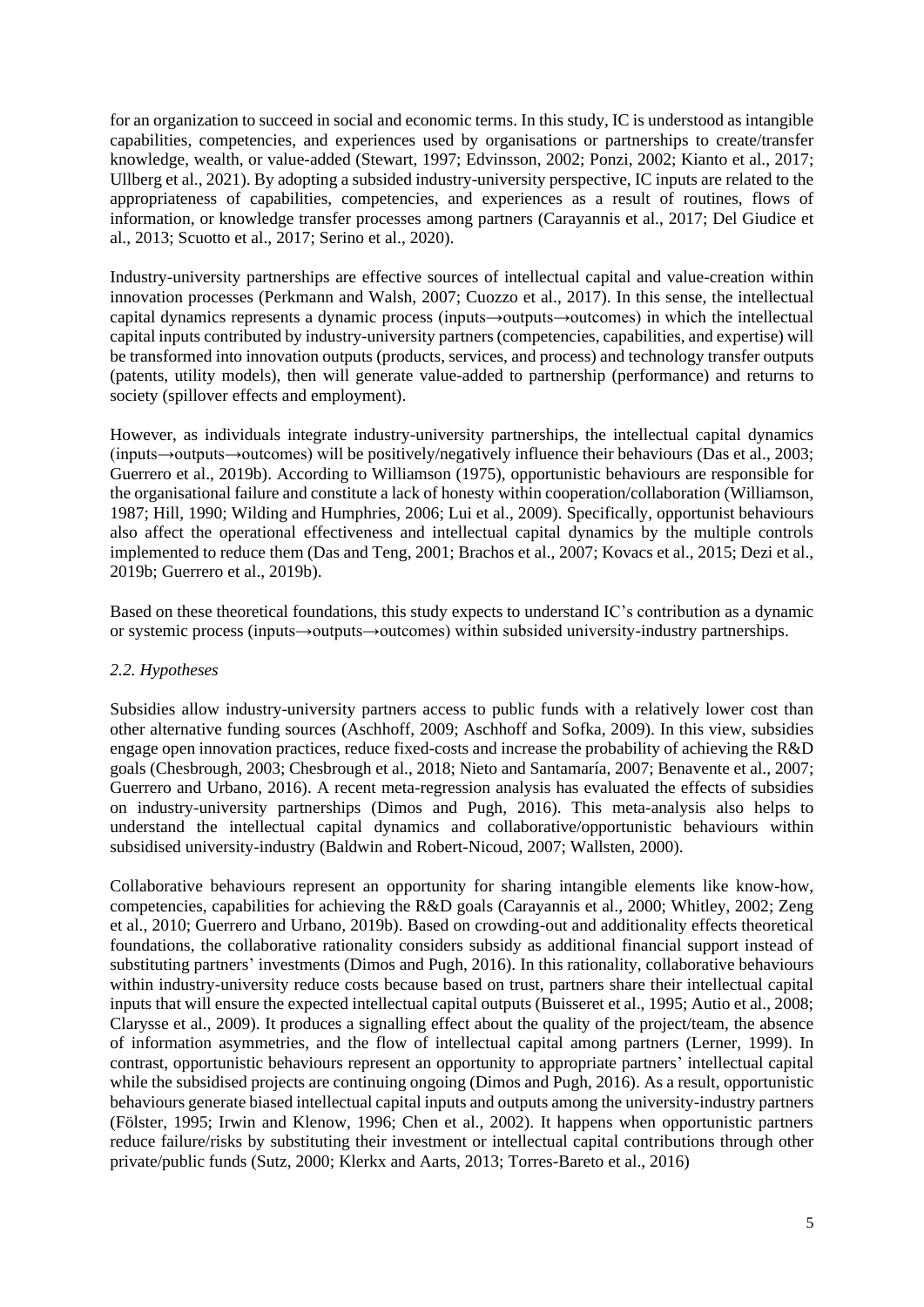By assuming the existence of partners' behaviours within subsided university-industry partnerships, we assume that opportunistic behaviours will be more successful in the flow of intellectual capital inputs (expertise, capabilities, competencies, know-how) required in R&D projects, and consequently, these projects will be more likely to obtain better intellectual capital outputs (innovation and technological results) than collaborative partners. We assume that opportunistic partners will take advantage of market failures, weak institutions, and asymmetries of information to appropriate partners' intellectual capital inputs (Conner and Prahalad, 1996). Therefore, collaborative parents will be more likely to share their intellectual capital with their partners and looking for public funds for ensuring the project's success. Intuitively, the partnership may capture more intellectual capital to ensure the success of its projects. Based on these arguments, we propose the following hypothesis (inputs→outputs).

*H1a: Intellectual capital inputs (expertise, capabilities, competencies) have a positive effect in the R&D project to achieving the expected intellectual capital outputs (innovation and technology). H1b: University-Industry partners' behaviours moderate the positive flow of intellectual* 

*capital inputs (expertise, capabilities, competencies) needed in the R&D project to achieving the expected intellectual capital outputs (innovation and technology).* 

The public funds' intrinsic purpose is to generate positive returns for university-industry partnerships (innovation performance) and society (generation of employment) (Belderbos et al., 2004). We assume that the intellectual capital flow among subsidised university-industry partnerships (intellectual capital inputs) transformed into innovations and technologies (intellectual capital outputs) help to achieve partnership's performance as well as to generate returns to society (intellectual capital outcomes). Previous studies have shown that the university-industry partnership's performance is related to the capture of value-added through revenues (Trigo and Vence, 2012) and retribution of using public funds through job creation and spillover effects (Hill, 1990; Bogers, 2011; Salmi, 2012).

We assume that collaborative behaviours will generate more positive effects on intellectual capital outcomes than opportunistic behaviours (Li and Kozhikode, 2009; Dimos and Pugh, 2016). The plausible explanation is that the reasoning of collaborative behaviour is producing intellectual capital sharing effects to generate benefits for society (Bogers, 2011). In contrast, opportunistic behaviours are based on moral hazard problems that generate instability and transactional costs (Williamson, 1987; Sutz, 2000; Klerkx and Aarts, 2013; Bäck and Kohtamäki, 2015; Torres-Bareto et al., 2016). Instability and costs outweigh the outcomes generated by intellectual capital within the collaboration (Hottenrott and Lopes-Bento, 2016). At the partnership level, opportunistic behaviours will produce positive intellectual capital outcomes in the short-term, but the associated opportunistic-costs will reduce the long-term positive effects (Söderblom and Samuelsson, 2013). At the societal level, the opportunistic partnership's economic return to society will be more limited and lower than collaborative partnerships. Based on these arguments, we propose the following hypothesis (outputs→outcomes).

*H2a: Intellectual capital outputs (innovation and technology) has a positive effect on the partnership (innovation performance) and the society (generation of employment or industrial spillovers)* 

*H2a: University-Industry partners' behaviours moderate the positive returns of intellectual capital outputs (innovation and technology) into the partnership (innovation performance) and the society (generation of employment or industrial spillovers)* 

Neither theoretically nor empirically, there are a few insights about the effectiveness of subsidies in stimulating intellectual capital and resulting in significant intellectual capital outcomes (Clarysse et al., 2009; Greco et al., 2016; Hall et al., 2016). By assuming the intellectual capital dynamics view (inputs→outputs→outcomes), we argue that the intellectual capital inputs (experience, capabilities, competencies) shared among the subsided university-industry partnership have contributed to achieving intellectual capital outcomes (performance and society returns) through the generation of intellectual capital outputs (innovations and technologies) (Solitander and Tidström, 2010; Kamukama et al., 2011; Bontis et al., 2018).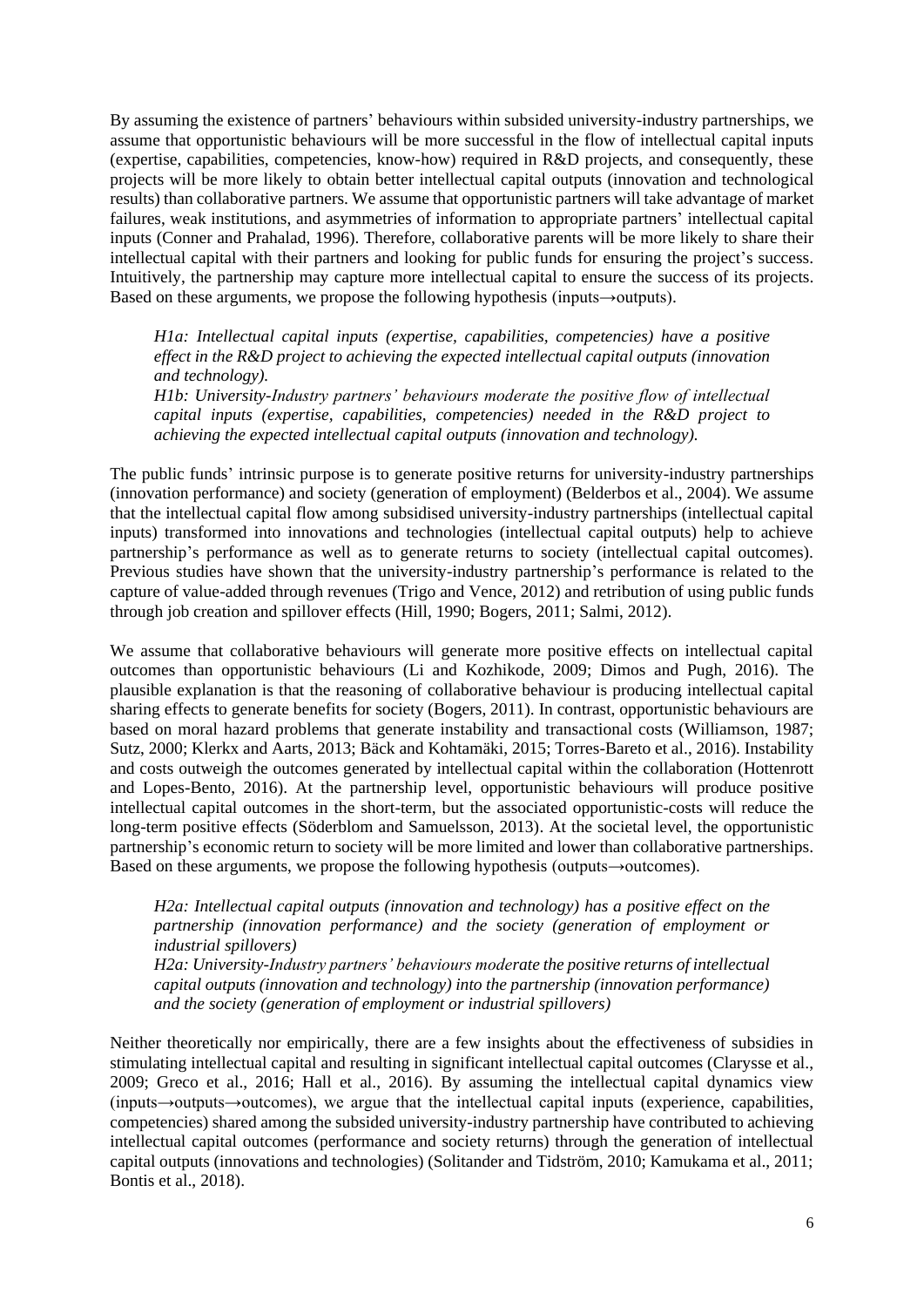In this sense, proponents of subsidies justify the importance of subsidies that promote the flow of intellectual capital among university-industry partnerships (García-Quevedo, 2004; Dimos and Pugh, 2016). In contrast, opponents of subsidies could argue asymmetries of information (Callahan et al., 2012) or opportunistic behaviours (Sissoko, 2011; Hall et al., 2016) among university-partnerships and governments. In this regard, it is possible to identify the effectiveness of subsidies exploring the mediation effect of intellectual capital outputs on the relationship between intellectual capital inputs and intellectual capital outcomes (Obeidat et al., 2017).

By assuming a mediation effect, it is possible to identify the direct and indirect contribution to the subsidy's intellectual capital outcomes via intellectual capital inputs and intellectual capital outputs. Therefore, this insight is aligned with the primary purpose of the subsidy that is impacting intellectual capital results (products, services, process, patents, licenses) by generating a better venture performance (sales, exports, revenues) and good returns to the society (job creation, spillovers). The absorptive capacity of intellectual capital among collaborative modes is strongly related to organizational outcomes (Bontis et al., 2018; Santoro et al., 2018) and productive outcomes in the region (Kamukama et al., 2011; Nicotra et al., 2018). Based on these arguments, we propose the following hypothesis (inputs→outputs→outcomes).

*H3a: Intellectual capital outputs (innovation and technology) has a positive mediating effect on the flow of intellectual capital inputs (expertise, capabilities, competencies) needed to achieve the R&D expected intellectual capital outcomes (innovation performance, social returns)*

*H3b: University-Industry partners' behaviours moderate the positive mediating effect that exerts intellectual capital outputs (innovation and technology) into the flow of intellectual capital inputs (expertise, capabilities, competencies) needed to achieve the R&D expected intellectual capital outcomes (innovation performance, social returns)*

Figure 1 summarizes the conceptual proposed model.

--- Insert Figure 1 ----

## **3. METHODOLOGY**

## *3.1. The Mexican Incentive Programme for Innovation*

The Mexican government enacted the Science and Technology Law to foster scientific research, technological development, and innovation in 2002. The National Council for Science and Technology (CONACYT) is the main body responsible for defining, developing, and implementing the law (Diario Oficial, 2014). From 2009 to 2016, Mexico implemented the Incentive Programme for Innovation with an investment of 2932 million dollars (Guerrero et al., 2019a, 2019b) that support innovative ventures registered at the National Register of Institutions and Scientific and Technological Ventures (RENIECYT). In this vein, the projects' submitters were Mexican ventures on behalf of the industryuniversity partnership.

The Incentive Programme for Innovation programme aims to encourage growth, competitiveness, linking enterprise and scientific organizations to incorporate specialized human capital, generate innovations with value-added to strategic sectors, and contribute to the creation/protection of intellectual property. In particular, the innovation programme included three modalities: INNOVAPYME oriented to promote projects developed by SMEs both individually or in collaboration with universities/research centres; INNOVATEC oriented to promote projects developed by large ventures both individually or/and in collaboration with a university/research centre, and PROINNOVA oriented to promote projects developed in collaboration with at least two universities or two research centres. Therefore, our analysis unit was the subsided projects submitted by Mexican ventures in collaboration with Mexican universities (industry-university partnerships).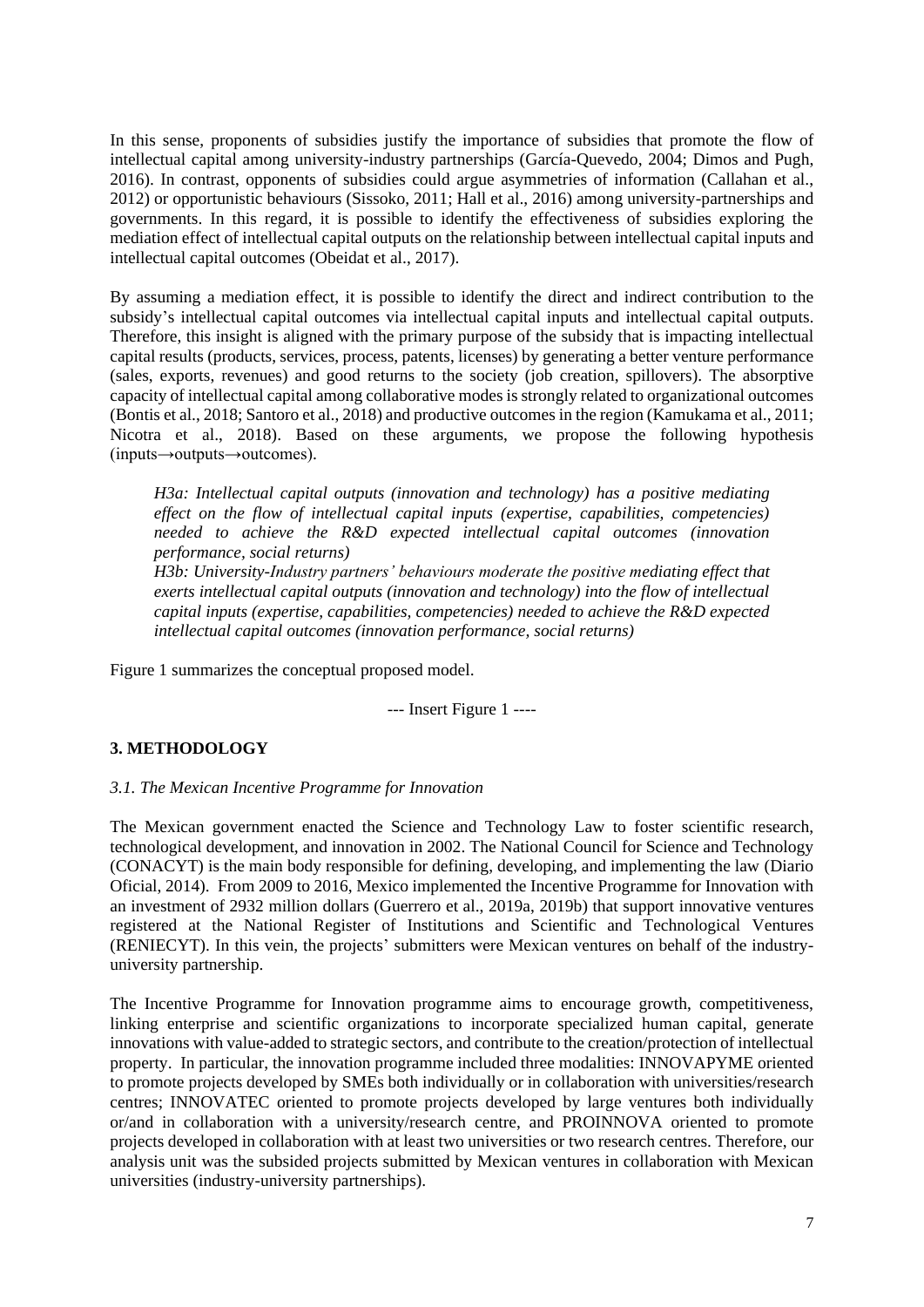--- Insert Table I ----

## *3.2 Data collection*

The empirical analysis uses an original, unexploited, and novel dataset combining two sources of information collected by CONACYT from 2009 to 2016 related to the Incentive Programme for an Innovation programme.

The first source was the intellectual inputs dataset. The CONACYT collected this data during the submission process of the three public modalities (INNOVAPYME, INNOVATEC, and PROINNOVA) of the Incentive Programme for Innovation programme. The dataset contained information<sup>1</sup> about 3817 subsided applications and 9451 non-subsided applications (Table I). In this regards, the study focused on subsided partnerships because this dataset provides additional information about ventures (size, sector, sub-sector, location), the collaborations with scientific and commercial organizations, the individual subsidies, and the investment per application (total amount, % reported by private sources – investment per partner-, % reported by public sources – subsidy-).

The second source was the intellectual outputs/outcomes dataset. The CONACYT collected this data at the end of the subsided projects. The dataset provides information about intellectual capital outputs in terms of innovation in products, services, processes, patents, licenses, dissertations, as well as intellectual capital outcomes in terms of sales, reduction of costs, revenues, job creation, and trained employees. The information was collected through a survey at different stages of the project – pre, during, and post-. By reviewing the partners' IDs, we identified a panel of 683 Mexican ventures related to 2140 subsidies projects in our period of analysis. It means that Mexican ventures submitted more than one project on behalf of the subsided partnership (industry-university) during the analysis period. Therefore, we used the accumulative and lagged amounts per subsided partnership.

## *3.2.1 Description of variables*

Our metrics are based on considering IC as a dynamic process (inputs→outputs→outcomes) and not static. Any intellectual capital needs to be transformed into outputs and outcomes. Inside organisations or partnerships, the sharing and flow of intellectual capital are converted into tangible elements (products, services, diversification practices, and others) that will impact performance. This study only translated this reasoning into the analysed phenomenon. Table II summarizes the set of variables included in the analysis.

#### --- Insert Table II ----

*Partnership behaviours* were measured using a dummy variable that takes value 1 when the subsidised venture showed an opportunistic behaviour, and value 0 when the subsidised venture showed a collaborative behaviour. By following Dimos and Pugh's (2016) meta-analysis, we identified diverse effects related to subsidies' effectiveness. Concretely, we reviewed the contribution of each venture to each subsidised project. An opportunistic behaviour was observed when the subsidised partners contribute less than the total amount indicated in the submitted proposal. It represents that the subsidised partners financed the projects using external money from subsidies or partners (Osterloh and Frey, 2000; Söderblom et al., 2015; Dimos and Pugh, 2016). A collaborative behaviour was identified when the partner financed the total amount indicated in the initial proposal. This behaviour is intrinsically

<sup>&</sup>lt;sup>1</sup> Information included the ID application, the application year, description of projects, modality of the public programme, general characteristics about the partnership (venture and university or research centres). However, by confidential agreements, we faced restrictive access to specific details to identify industrial partner. Based on this limitation, an analysis with the follow-up and the matching of non-subsidized partner with subsidized partners were not possible.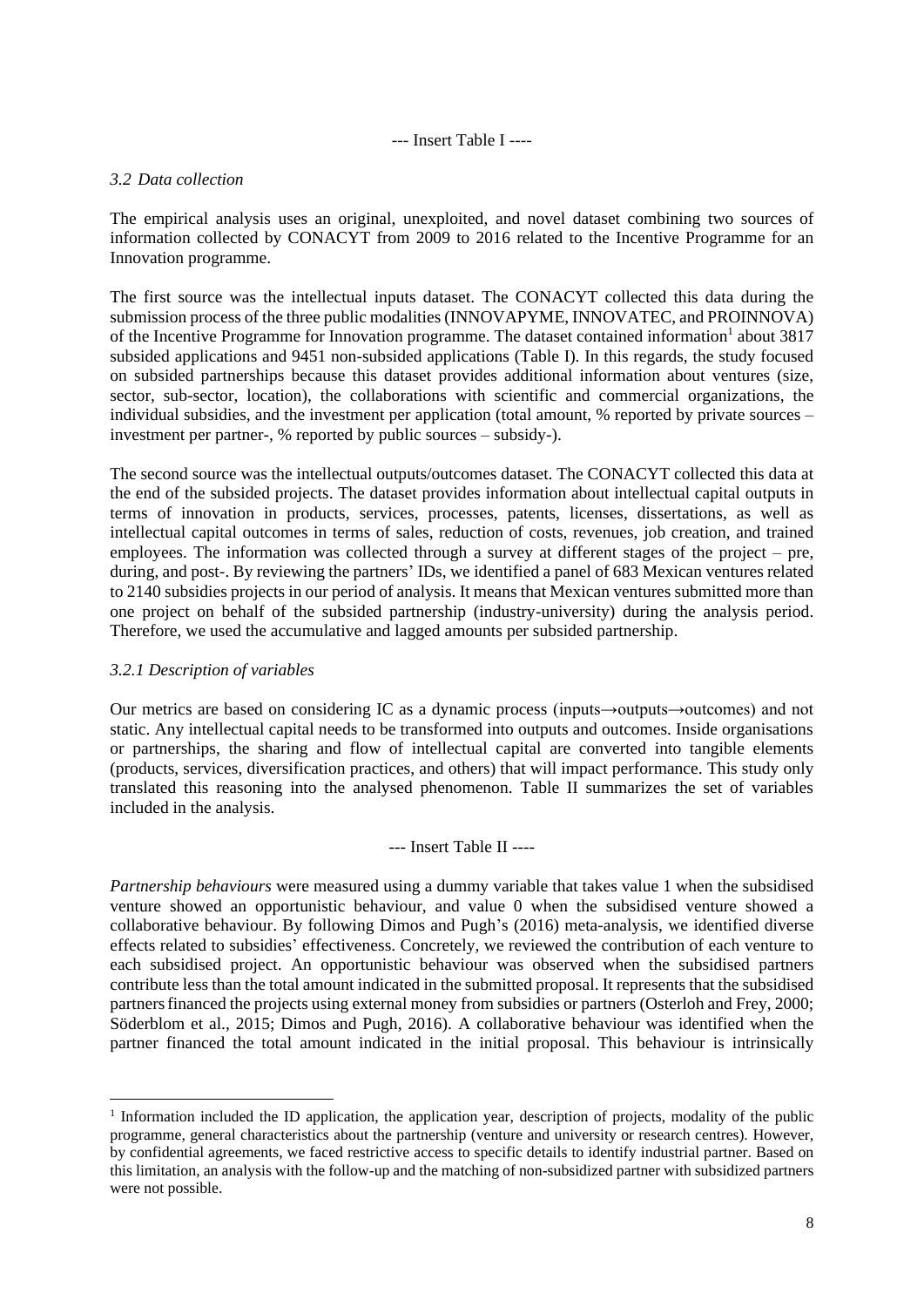motivated by looking for public funds to set up the subsidised partnership (Aerts and Schmidt, 2008; Clarysse et al., 2009; Dimos and Pugh, 2016).

*Intellectual capital inputs* were measured using a set of three variables. First, the capabilities measured by the number of collaborations with (scientific  $t_0$  and commercial  $t_0$ ) partners, as suggested by Belderbos et al. (2004). Second, experience regarding the scale and time of previous collaborations (Guerrero et al., 2019a, 2019b). Third, competencies measured by the number of venture's trained employees enrolled in subsidised collaborations (Busom and Fernandez Ribas, 2008). Being involved in multiple collaborations with scientific or commercial parents/agents brings researchers the know-how, competencies, capabilities, and learning that could be considered part of the human intellect (e.g., a more specialized human capital). As many collaborators and involved in multiple projects, the intangibles or know-how will be higher and creativity emerges for generating value (Bellini et al., 2019; Schwartz et al., 2012; Ullberg et al., 2021). Indeed, previous studies have measured human capital through the experience captured in the number of years and linking them with success (Unger et al., 2011). Therefore, we assume that a subsidized university-industry partnership requires experience in managing them. More concretely, if the partner has been enrolled in many subsidized projects for a long time, the partner gains the experience, know-how, and relational capital required in R&D projects (Schwartz et al., 2012).

*Intellectual capital outputs* were measured using a set of six types of innovation and technology transfer results (Torres-Barreto et al., 2016; Guerrero et al., 2019a, 2019b). First, the number of new products obtained at the end of the project concerning the expected products indicated in the initial proposal (new products  $t_n-t_0$ ). Second, the number of new services obtained at the end of the project concerning the expected services indicated in the initial proposal (new services  $t_n-t_0$ ). Third, the number of new processes obtained at the end of the project concerning the initial proposal's expected process (new processes  $t_n-t_0$ ). Four, the number of new patents obtained at the end of the project concerning the expected patents indicated in the initial proposal (new patents  $t<sub>n</sub>$ -t<sub>0</sub>). Five, the number of utility models obtained at the end of the project concerning the expected utility models indicated in the initial proposal (new utility models  $t_n-t_0$ ). Six, the number of dissertations obtained at the end of the project concerning the number of dissertations indicated in the initial proposal (new dissertations  $t_n-t_0$ ). Previous IC studies have measured intellectual capital's effects on innovations using product/process innovation scales (Elsetouhi et al., 2015; Subramaniam and Youndt, 2005). In this study, we use objective measures that capture the number of innovations and technologies in the context of university-industry partnerships (Torres-Barreto et al., 2016; Guerrero et al., 2019a, 2019b).

*Intellectual capital outcomes* were measured using a set of six outcomes based on previous studies (Audretsch and Feldman 1996; García-Quevedo, 2004; Söderblom et al., 2015; Dimos and Pugh, 2016; Hottenrott and Lopes-Bento, 2016; Bellucci et al., 2018). First, the natural logarithm of sales generated at the end of the project respect the expected sales indicated in the proposal (LnSales  $t_n$ -to). Second, the natural logarithm of revenues generated at the end of the project concerning the expected revenues indicated in the proposal (LnRevenues  $t_n-t_0$ ). Third, the natural logarithm of exports generated at the end of the project concerning the expected exports indicated in the proposal (LnExports  $t_n-t_0$ ). Four, the number of new projects in diversified sectors concerning the sector indicated in the proposal (Spillover  $t_n-t_0$ ). Five, the number of jobs generated at the end of the project respects the expected job indicated in the proposal (Employment  $t_n-t_0$ ). Finally, several control variables are used to analyse the investment per partner, the number of projects, sector/industry, venture location, and venture size. The intellectual capital literature has evidenced the positive contribution of intellectual capital on organizational performance (Bontis et al., 2018) as well as on the competitive advantage (Kamukama et al., 2011) generated in value-creating networks (Solitander and Tidström, 2010). Following these insights, IC outcomes' metrics capture the expected outcomes at organisational level (performance measured through sales, revenues, and exports). We complemented the set of metrics by including the potential returns of society associated with the university-industry partnerships' intellectual capital. It is related to the idea that IC impacts competitiveness strongly related to industry spillovers and well-health in society.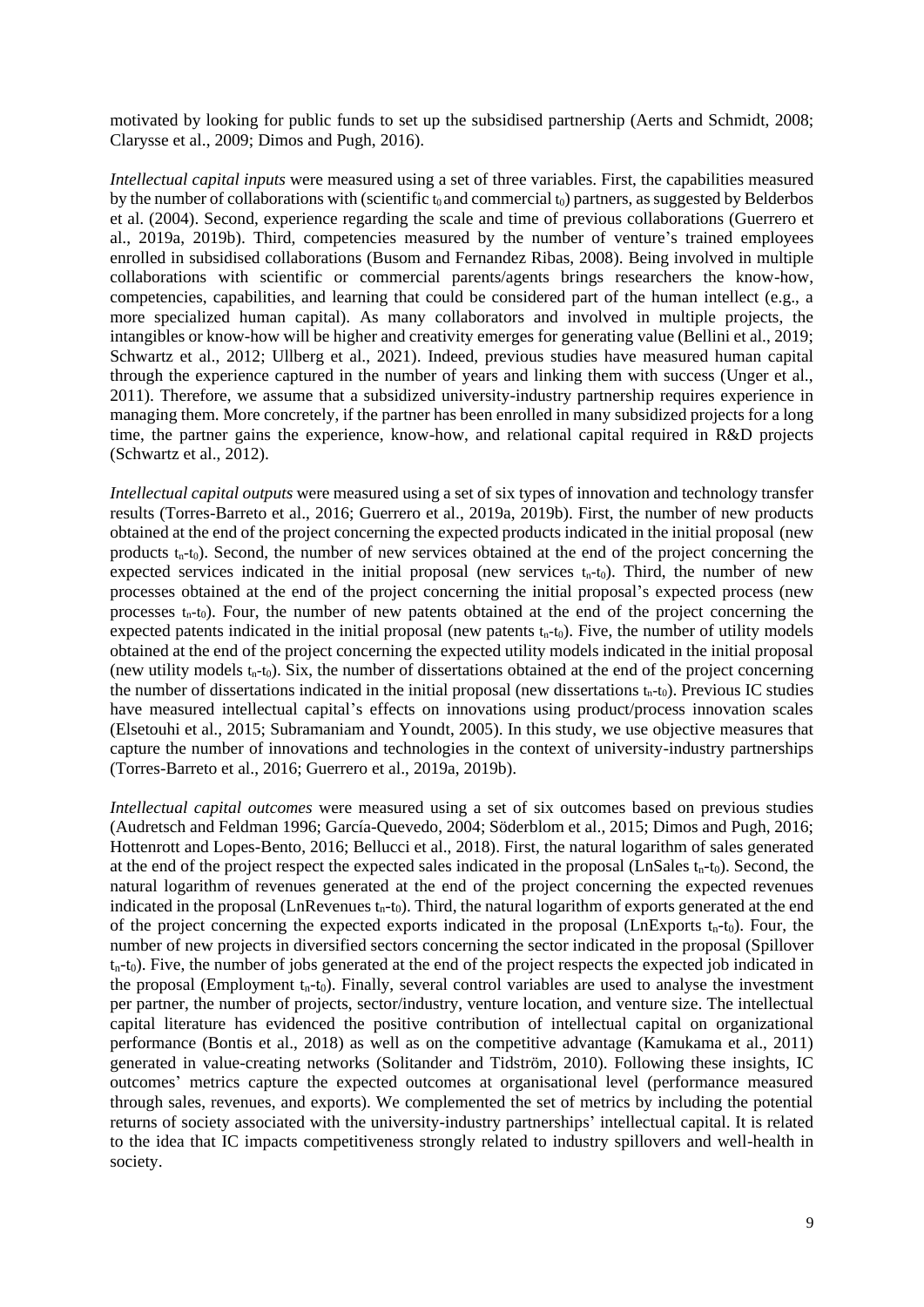### *3.3. Data analysis*

The subsidies have been analysed using diverse econometric models (Dimos and Pugh, 2016: pp. 812- 813). Given the complexity of the role of behaviours on intellectual capital dynamics, some authors employed instrumental variables estimations, including the simultaneous equation system (Aerts and Schmidt, 2008; Obeidat et al., 2017). In this regard, this study adopted the structural equation modelling (SEM) to analyse the simultaneous relationships proposed in the conceptual model (Figure 1). This statistical technique has been widely used in behavioural sciences (Shook et al., 2004). This technique allows examining a set of relationships between one or more independent or dependent variables, either continuous or discrete (Tabachnick and Fidell, 1996). Also, this technique allows seeing the weight of each variable, and therefore the direct and indirect contribution, to explain the relationship among the constructs and testing potential mediation effects (Fox, 1980; Sobel, 1982; Cheung and Lau, 2008). We did the reliability and validity tests (see appendixes A1 and A2). The test showed acceptable parameters between 0.6 and 0.7. Additionally, we tested the correlation between constructs. Our conceptual model was tested using the entire sample (Model I) and splitting the sample by opportunistic behaviours(Model IIa) and by collaborative behaviours (Model IIb).

## **4. FINDINGS**

Table III shows the IC dynamic results. All models showed good fits (Shook et al., 2004): the Chisquare (2.50), the GFI (0.89), the CFI (0.87), and RSEA (0.50).

*Concerning the influence of behaviours on the positive influence of intellectual capital inputs and intellectual capital outputs (IC inputs→ IC outputs),* Model I showed the positive contribution of intellectual capital inputs on intellectual capital outputs [0.725; p<0.001]. These results support H1a. It means that the shared experiences, capabilities, and competencies among subsidised university-industry partners have been successfully converted into innovations and technologies. Our results showed that incorporating trained employees generates the highest contribution to  $[8.466; p<0.100]$  in developing innovative/technological outputs followed by scientific partners capabilities  $t_0$  [1.907; p<0.001]. Model II also showed that both opportunistic behaviours  $[0.744; p<0.001]$  and collaborative behaviours  $[0.532;$ p<0.001] reinforced this relationship. These results support H1b.

*Concerning the influence of behaviours on the positive influence of intellectual capital outputs and intellectual capital outcomes (IC outputs*  $\rightarrow$  *IC outcomes),* Model I showed the positive effect of intellectual capital outputs on intellectual capital outcomes  $[1.687; p<0.001]$ . It means that the subsidised university-industry partners' innovations in new products  $t<sub>n</sub>$ -t<sub>0</sub> [10.731; p<0.001] and new services  $t_n$ -t<sub>0</sub> [2.954; p<0.001] have created significant value for partners [1.742; p<0.001] and society [11.586; p<0.001]. These result support H1a. Model II also showed that both opportunistic behaviours [1.470; p<0.100] and collaborative behaviours [1.131; p<0.100] reinforced this relationship. In the case of opportunistic partners, the generation of new products  $[15.452; p<0.001]$  has generated the highest contributions via sales [2.338; p<0.001] and revenues [1.908; p<0.001]. In the case of collaborative partners, the generation of new patents  $[1.573; p<0.001]$  and dissertations  $[2.218; p<0.001]$  have generated the highest contributions for partners' performance. It means that opportunistic ventures (model IIb) have the highest effect on sales, revenues, and exports than collaborative ventures (model IIa). In terms of social and economic returns, the results also showed the highest contribution of collaborative behaviours on job creation  $[14.446; p<0.001]$  than opportunistic behaviours  $[6.253]$ p<0.100]. Moreover, the spillover effect in terms of an externality that creates more intensity/diversified sectors is generated by opportunistic behaviours [1.22; p<0.050]. These results support H2b.

--- Insert Table III ----

Table IV shows the mediation effects. As a robustness test, this mediation test helped to show the patterns observed when tested H1a and H2b. Concerning the specifications, the models showed a good fit according to the established patterns (Shook et al., 2004): the Chi-square (2.50), the GFI (0.89), the CFI (0.87), and RSEA (0.50).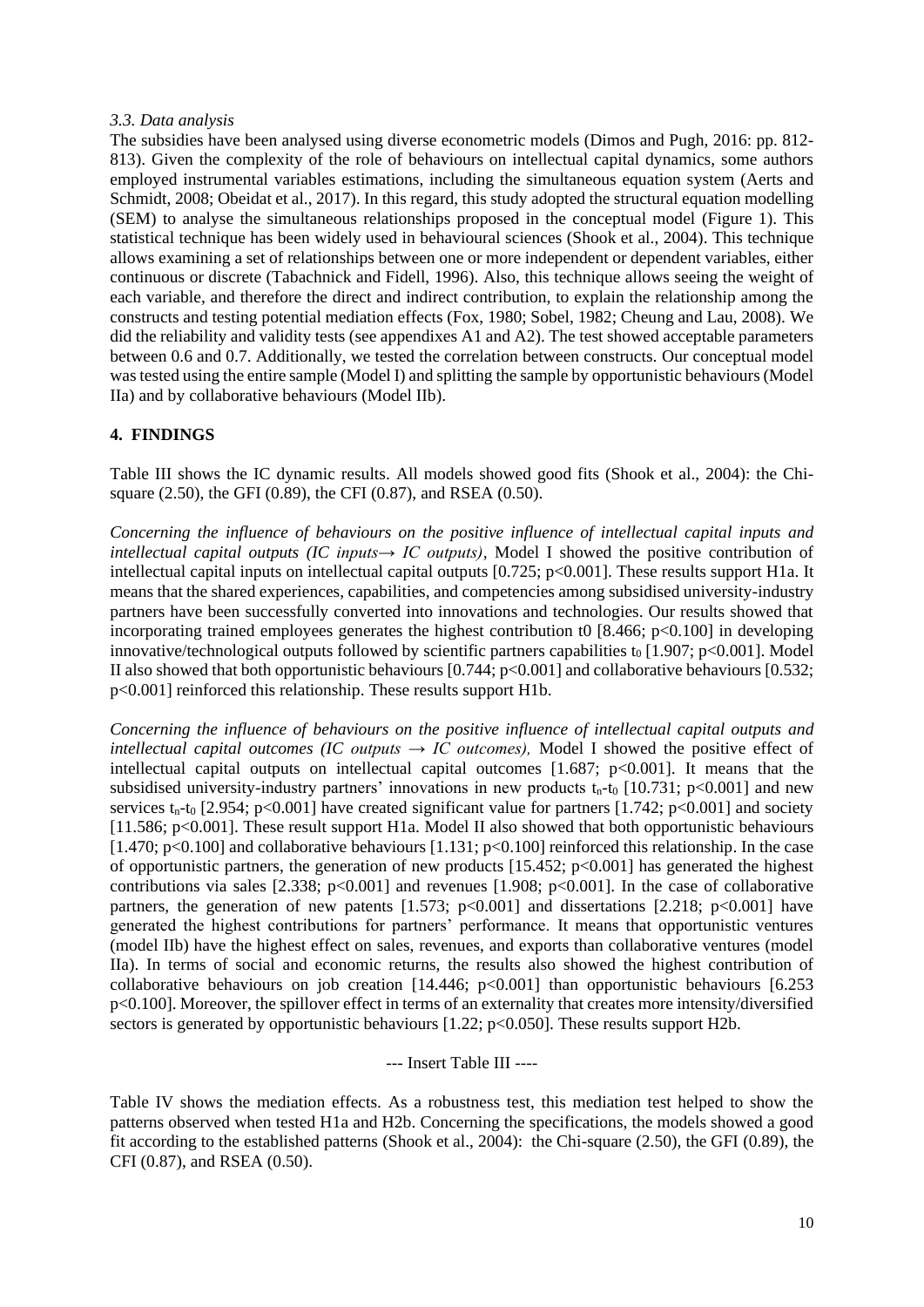*Concerning the influence of behaviours on the mediation role of intellectual capital inputs on intellectual capital outcomes (IC inputs→ IC outputs → IC outcomes)*, Model I showed a similar positive direct effect [0.651; p<0.05] and indirect effect [0.615; p<0.05] of intellectual capital inputs on intellectual capital outcomes. These results support H3a. It represents the contribution of innovations and technologies developed by the university-industry partnership. Model II also showed the direct effect of opportunistic behaviours [0.682; p<0.050] and collaborative behaviours [0.518; p<0.100]. In this regard, both types of behaviours reinforce the contribution and mediation effect of IC outputs. However, the indirect impact of IC inputs generate on IC outcomes through IC outputs is higher for opportunistic behaviours  $[0.434; p<0.050]$  than collaborative ones  $[0.125; p<0.100]$ . It means that new products generated by opportunistic behaviour [6.229; p<0.100] have indirectly impacted sales [0.755;  $p<0.001$ ] and job creation [2.381;  $p<0.001$ ]. Indeed, the new products generated by collaborative behaviours [3.928; p<0.100] have indirectly impacted sales  $[0.601; p<0.001]$  and job creation [9.055; p<0.001]. These results support H3b.

--- Insert Table IV ----

## **5. DISCUSSION**

Our results support the positive influence of behaviours on IC inputs and IC outputs. Concretely, we observe that, while opportunistic behaviours that take advantage through the appropriation of external resources and capabilities in the development of innovations/technologies (Fölster, 1995; Conner and Prahalad, 1996; Chen et al., 2002; Dimos and Pugh, 2016), collaborative behaviours shared their investment and trained employees that combined with scientific partner's capabilities and subsidies development multiple innovations/technologies. In this view, collaborative behaviours allow scaling projects and capture value-added within venture-university partnerships (Buisseret et al., 1995; Lerner, 1999; Clarysse et al., 2009; Dimos and Pugh, 2016).

Results support our assumption about the positive influence of IC outputs on IC outcomes. Particularly, collaborative behaviours have generated the highest socio-economic returns through job creation. Similar to previous studies, collaborative behaviours are positively influenced by initial goals and the expected returns to society (Hill, 1990; Bogers, 2011; Salmi, 2012). Also, opportunistic behaviours generated the highest spillover impacts. A plausible explanation is that they exploit the opportunities via subsidised university-industry projects (Acs et al., 2009). However, opportunistic behaviours generate positive IC outcomes in the short-term. Any reduction of subsidies or external funds could affect projects' sustainability (Söderblom and Samuelsson, 2013). Opportunistic behaviours are motivated by creating value without thinking about returns to society (Sutz, 2000; Klerkx and Aarts, 2013; Hottenrott and Lopes-Bento, 2016).

Our results support our arguments about the mediation role of intellectual capital inputs. Directly and indirectly, the Mexican subsidies have positive and significant impacts on intellectual capital outputs and intellectual capital outcomes (Dimos and Pugh, 2016). The study provides several insights about the IC dynamics (IC inputs  $\rightarrow$  IC outputs  $\rightarrow$  IC outcomes) within the R&D process of subsided university-industry partnerships. In this sense, our study contributes to the IC literature by evidencing the relationship between IC and innovation (Ponzi, 2002; Manzari et al., 2012; Cuozzo et al., 2017), as well as the positive effects of IC dynamics on performance and competitiveness (Solitander and Tidström, 2010; Kamukama et al., 2011; Bontis et al., 2018).

## **6. CONCLUSIONS**

## *6.1. Conclusions*

This paper analysed how collaborative and opportunistic behaviours within industry-university partnerships influence the subsidised projects' intellectual capital dynamics (IC inputs→ IC outputs → IC outcomes). We tested our proposed model with a sample of 683 Mexican subsidised industry-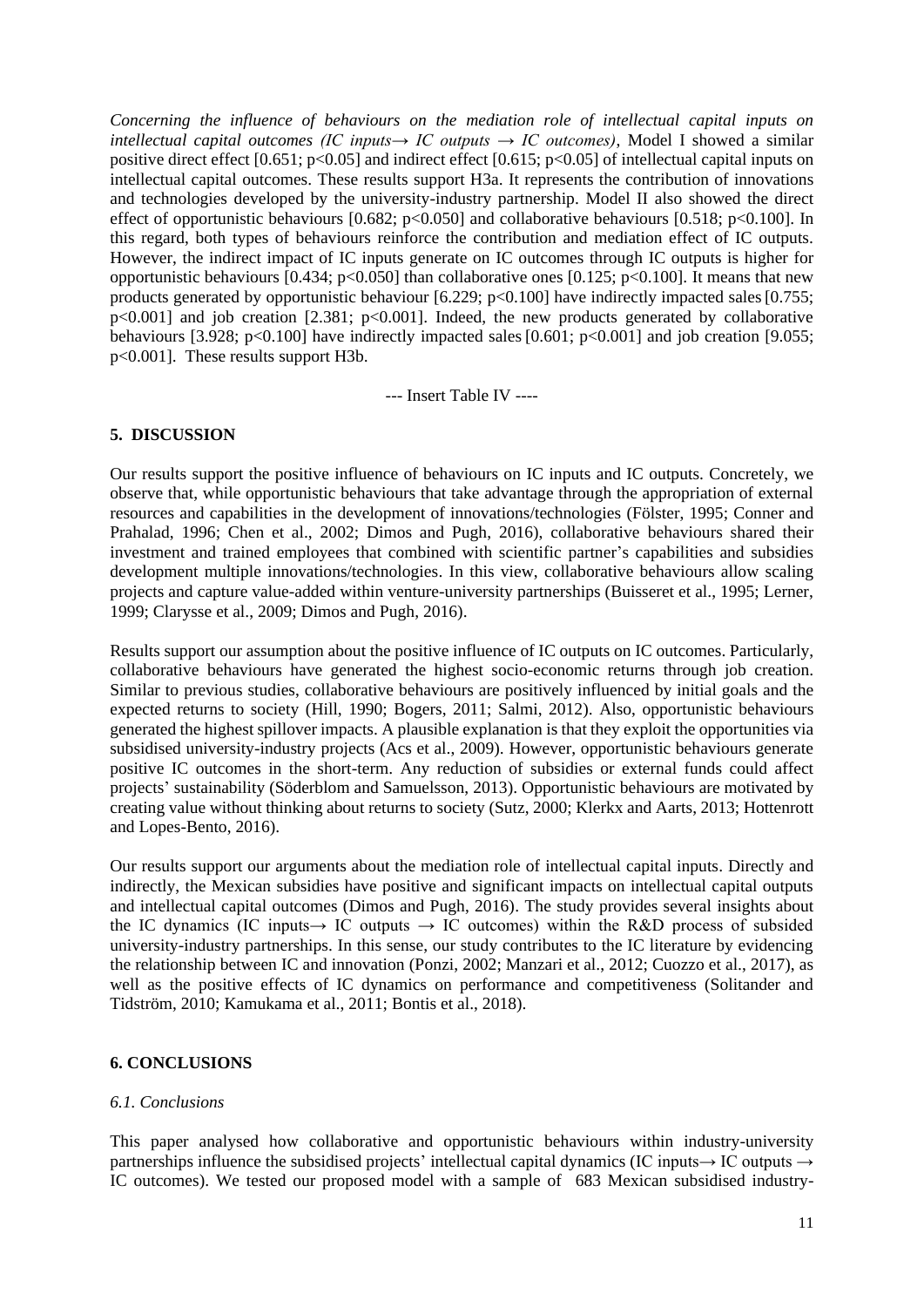university partnerships from 2009 to 2016. Three main conclusions emerge from our results. First, the effect of intellectual capital inputs (trained employees' capacities and scientific partner's capabilities) on intellectual capital outputs (innovation and technology transfer) is reinforced by collaborative behaviours within subsidised industry-university partnerships. We extended the academic debate about how public programmes through collaborative industry-university partnerships can stimulate intellectual capital dynamics in emerging economies (Roos and Ross, 1997; Das et al., 2003; Hall et al., 2016; Kianto et al., 2017; Guerrero et al., 2019a, 2019b), as well as the role of intellectual capital dynamics in innovation processes (Ponzi, 2002; Manzari et al., 2012; Cuozzo et al., 2017; Dabić et al., 2021). *Second,* opportunistic behaviours showed a stronger influence on intellectual capital outcomes than collaborative behaviours. Opportunistic partners focused on exploiting external resources (private and public) for generating higher performance (sales, revenues, exports) but with lower socio-economic return (lower rate of new employment). We extended the academic debate about the "dark side" of partnerships stimulated by public programmes in emerging economies by highlighting how opportunistic partners capture benefits of subsidies without generating any societal returns (Chen, 2004; Chen et al., 2014; Dimos and Pugh, 2016; Xie et al., 2016). *Third,* intellectual capital outputs exert a mediation effect in the relationship between inputs and outcomes. It means that, directly or indirectly, the initial inputs of subsidised projects generate the expected returns that pursued the incentive programme. In this vein, although we are not evaluating the effectiveness of subsidies, our insights contribute to the debate about the effectiveness of subsidies on private/collaborative intellectual capital activities/outcomes (Dimos and Pugh, 2016; Greco et al., 2016; Hall et al., 2016; Obeidat et al., 2017; Pedro et al., 2018).

#### *6.2. Limitations and future research agenda*

This research hassome limitations that provide a future research agenda. *The first limitation* is associated with the academics' criticisms related to the "unconventional" IC definition and metrics. This research represents an experiment that translates into intellectual capital dynamics reasoning. A proposed conceptual approach (and metrics) shows the flow or conversion of the intangible components (and behaviours) related to science-industry cooperation into IC inputs and outputs, and outcomes will impact performance. This study adopted a general definition of IC, indicates that it is related to "intangible" (e.g., Wyatt, 2008; Serrat, 2017; Ullberg et al., 2021) that are very complex and difficult to measure (Dumay, 2009). Within university-industry relationships, the proposed proxies of IC inputs represent the knowledge and know-how that can be used to achieve the collaboration goals and how these IC inputs experiment a dynamic process of conversion into outputs and outcomes. Future research should question our proposed metrics, as well as if the traditional way to measure IC should also be discussed and updated. *The second limitation* is associated with our dataset. We recognize the difficulty of matching with non-subsidised partnerships to contrast our results by the lack of information. We tried to solve this problem by exploring this match using multiple case studies of subsidised partnerships (focus group) and non-subsidised partnerships (control group). The natural extension extends the analysis about the effectiveness or contribution of subsidies in the dynamics of intellectual capital and explores the outcomes obtained by subsidised vs. non-subsidised partnerships (Guerrero and Urbano, 2019a). *The third limitation* is related to collaborative/opportunistic behaviours and intellectual capital dynamism (inputs/outputs/outcomes). Our study followed the criterion to identify collaborative/opportunistic behaviours by using differences between the planned vs. real investments per partner. We believe that opportunistic/collaborative behaviours and intellectual capital dynamic measures are very complex. Our future research agenda includes new metrics that help us capture collaborative/opportunistic behaviours within subsidised projects or any innovation partnership (Gianiodis et al., 2016), and the intellectual capital dynamic metrics (Manzari et al., 2012; Cuozzo et al., 2017). Future studies should also explore the implementation of mixed measures (objective and subjective) to understand better the influence of behaviours on the contribution of intellectual capital inputs on partnerships' outcomes. It also implies extending the analysis of control mechanisms by combining knowledge management and innovation (Del Giudice and Maggioni, 2014; Bornemann et al., 2021; Pawlowsky et al., 2021). *The four limitation* is related to the unit of analysis. Our dataset included subsidised projects of industry-university partnerships. However, the programme requirements demanded that the industry partner submitted the proposal. It explains why we controlled by the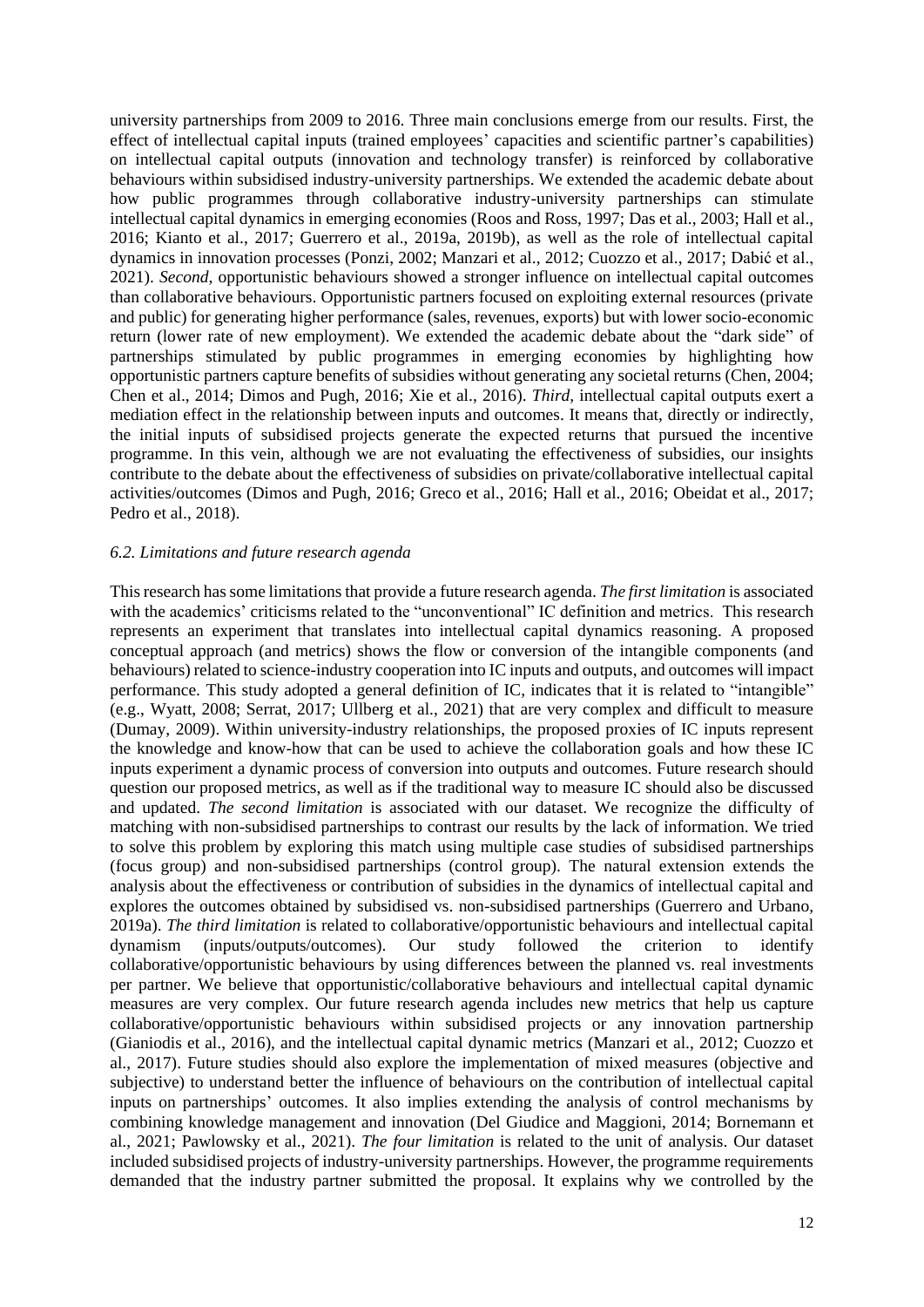partnership and industrial partner characteristics. In future research, industrial partners and research partners should be analysed to understand better their involvement in intellectual capital dynamics, subsidies, and behaviours (Chen et al., 2020). A balance between theory and practice should be considered in future studies. The lack of studies about dynamics and relationships among collaboration partnerships demands longitudinal analyses and robust conceptual approaches (evolutionary, contingency, or ambidexterity). The *fifth limitation* is related to contextual conditions. In emerging economies, the quality of institutions generates negative externalities (i.e., corruption, bribes). Almost 30% of the subsidised partnerships were located in cities with higher corruption levels (Guerrero and Urbano, 2020). The location could influence the submission/selection process of grants, incentives, and subsidies. Future research should control by geographical dispersion and co-location of subsidies (Kafouros et al., 2018; Urbano et al., 2019). The lack of studies demands new conceptual frameworks to explore uncertain scenarios characterized by multiple institutional voids. *Finally,* intellectual capital literature also demands an update and review of the accumulated literature. It is hard to understand the absence of unique definitions that help to conduct and replicate research across levels of analysis and contexts (Manzari et al., 2012). Indeed, given the unexpected external events (e.g., COVID-19 pandemic), future research should also consider the digitalisation into the relationship between IC intellectual and value co-creation process with other collectives like students (Magni et al., 2020, 2021), technology transfer from academics (Siegel and Guerrero, 2021), government (Johanson et al., 2006), ecosystem agents (Guerrero et al., 2020), supply chain (Mubarik et al., 2021); final users (Rossi and Magni, 2017), non-profit organisations (Blankenburg et al., 2018) and civil society

#### *6.3. Implications*

Several implications emerge from our study for stakeholders (policymakers, enterprise managers, and university managers) involved in the Mexican innovation and entrepreneurship ecosystems. *For policymakers*, the study provides insights into the effectiveness of IC dynamics, behaviours and subsidies. The bright side allows evaluating the cost-benefit of this government intervention and the effects on priority industries. On the dark side, as a part of the protectionist strategies, the current Mexican administration does not continue with substantial investments to reinforce intellectual capital within industry-university partnerships like previous administrations. Our results allow policymakers to understand the challenges and impacts of re-defining/re-incentivizing the different value-chain actors (Dussel et al., 2018; Takalo and Tanayama, 2010). Ex-post funding provides a strong incentive to produce measurable outputs (e.g., subsidised partnerships should be monitored). Ex-ante mechanisms could also help to control what (projects), who (behaviours), which (intellectual capital), why (expected outcomes) need to be subsided (Manzari et al., 2012; Guerrero et al., 2019a). *For enterprise managers*, this study offers IC dynamics and behaviours within subsidised industry-university partnerships. The bright side of collaboration behaviours is related to the positive impacts on intellectual capital performance and socio-economic returns. It opens the transformation of intellectual capital strategies oriented to the diversification into new sectors (i.e., knowledge, information, intellectual property, human capital experience, and relational) to create value-added (Kianto et al., 2017; Bosio et al., 2018). The dark side is the appropriation behaviours of partners. In this view, to capture the intellectual capital value in the long-term, the results provide insights into the relevance of a shared vision/goals and the trust for reducing opportunistic behaviours within partnerships (Söderblom and Samuelsson, 2013). *For the university community*, industry-university partnerships are useful for the innovative transformation process of universities. In this sense, open collaboration practices with diverse agents involved in the entrepreneurial and innovative ecosystem will be an excellent strategy to reinforce their core activities and develop intellectual capital capabilities in the region (Guerrero and Urbano, 2016; Guerrero et al., 2019a,b). The outcomes are also relevant to legitimize their role in society and their contribution to regional development.

#### **REFERENCES**

Acs, Z. J., Braunerhjelm, P., Audretsch, D. B., & Carlsson, B. (2009). The knowledge spillover theory of entrepreneurship. *Small business economics*, 32(1), 15-30

Aerts, K., & Schmidt, T. (2008). Two for the price of one?: Additionality effects of R&D subsidies: A comparison between Flanders and Germany. *Research Polic*y, 37(5), 806-822.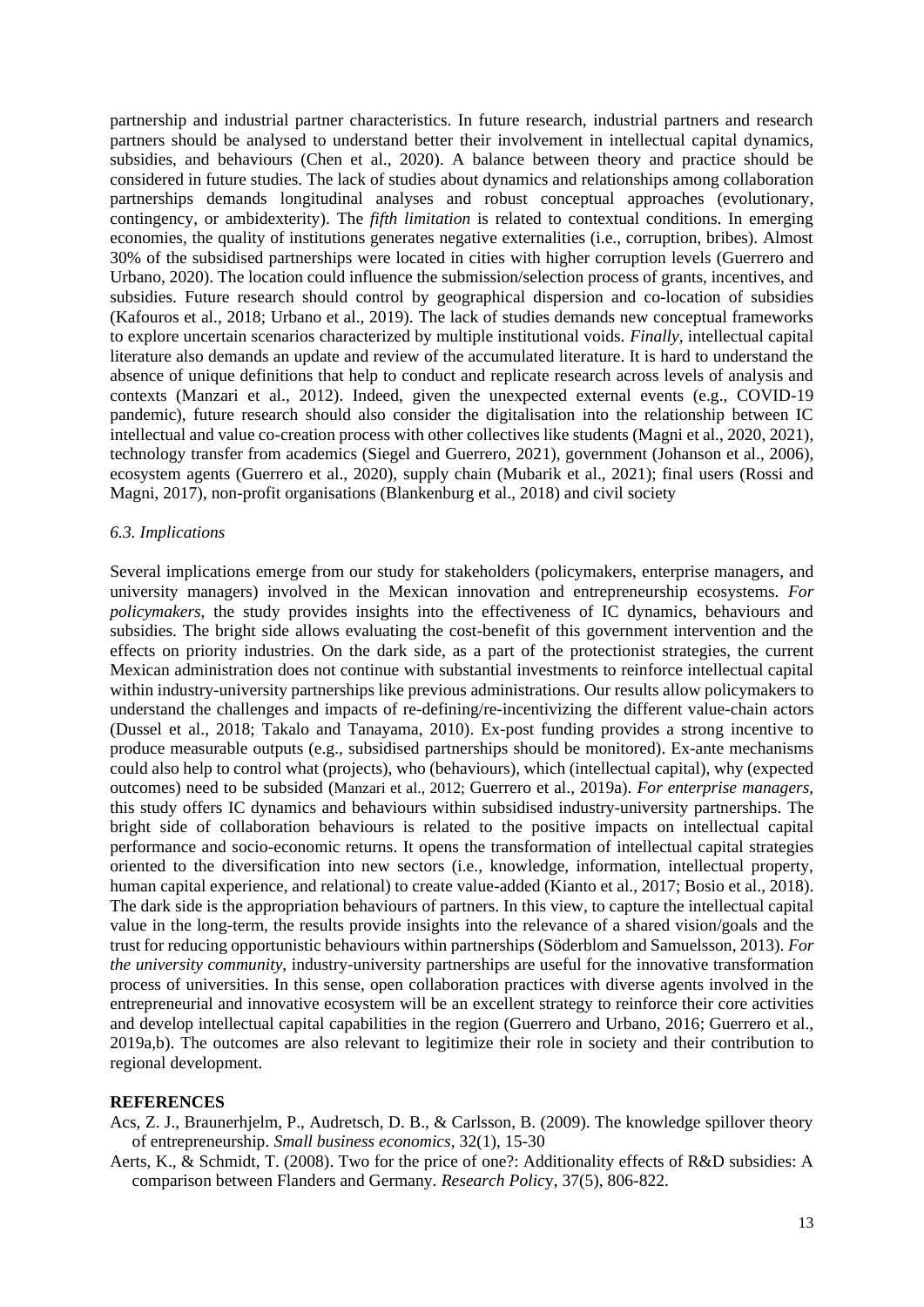- Arrow, K. (1962). Economic welfare and the allocation of resources for invention. In: Nelson, R. (Ed.), The Rate and Direction of Inventive Activity. Princeton University Press, Princeton.
- Aschhoff, B. (2009). The effect of subsidies on R&D investment and success–Do subsidy history and size matter?. ZEW-Centre for European Economic Research Discussion Paper, (09-032).
- Aschhoff, B., Sofka, W. (2009). Innovation on demand—Can public procurement drive market success of innovations?. *Research policy*, 38(8), 1235-1247.
- Audretsch, D. B., & Feldman, M. P. (1996). R&D spillovers and the geography of innovation and production. *The American economic review*, 86(3), 630-640
- Audretsch, D. B., & Keilbach, M. (2007). The theory of knowledge spillover entrepreneurship. *Journal of Management Studies*, 44(7), 1242-1254.
- Audretsch, D. B., & Lehmann, E. E. (2005). Does the knowledge spillover theory of entrepreneurship hold for regions?. *Research Policy*, 34(8), 1191-1202.
- Autio, E., Kanninen, S., & Gustafsson, R. (2008). First-and second-order additionality and learning outcomes in collaborative R&D programs. *Research Policy*, *37*(1), 59-76.
- Bäck, I., & Kohtamäki, M. (2015). Boundaries of R&D collaboration. *Technovation*, *45*, 15-28.
- Baldwin, R. E., & Robert-Nicoud, F. (2007). Entry and Asymmetric Lobbying: Why Governments Pick Losers. *Journal of the European Economic Association*, 5, 1064-1093.
- Belderbos, R., Carree, M., & Lokshin, B. (2004). Cooperative R&D and firm performance. *Research policy*, 33(10), 1477-1492.
- Bellini, E., Piroli, G., & Pennacchio, L. (2019). Collaborative know-how and trust in university–industry collaborations: Empirical evidence from ICT firms. *The Journal of Technology Transfer*, 44(6), 1939-1963.
- Bellucci, A., Pennacchio, L., & Zazzaro, A. (2018). Public R&D subsidies: collaborative versus individual place-based programs for SMEs. *Small Bus Econ* [https://doi.org/10.1007/s11187-018-](https://doi.org/10.1007/s11187-018-0017-5) [0017-5](https://doi.org/10.1007/s11187-018-0017-5)
- Beltramino, N. S., Garcia-Perez-de-Lema, D., & Valdez-Juarez, L. E. (2021). The role of intellectual capital on process and products innovation. Empirical study in SMEs in an emerging country. *Journal of Intellectual Capital*.
- Benavente, J. M., Crespi, G., & Maffioli, A. (2007). Public support to firm-level innovation: an evaluation of the FONTEC program. *Washington, DC: Inter-American Development Bank*.
- Blankenburg, K., Blankenburg, & Torregrosa. (2018). Intellectual capital in German non-profit organisations. Springer Verlag.
- Bogers, M. (2011). The open innovation paradox: knowledge sharing and protection in R&D collaborations. *European Journal of Innovation Management*, 14(1), 93-117.
- Bontis, N., Ciambotti, M., Palazzi, F., Sgro, F. (2018). Intellectual capital and financial performance in social cooperative enterprises. Journal of Intellectual Capital, 19(4), 712-731.
- Bornemann, M., Alwert, K., & Will, M. (2021). Lessons learned in intellectual capital management in Germany between 2000 and 2020–History, applications, outlook. *Journal of Intellectual Capital*.
- Bosio, G., Minola, T., Origo, F., & Tomelleri, S. (Eds.). (2018). Rethinking Entrepreneurial Human Capital: The Role of Innovation and Collaboration. Springer.
- Brachos, D., Kostopoulos, K., Eric Soderquist, K., & Prastacos, G. (2007). Knowledge effectiveness, social context and innovation. *Journal of knowledge management*, 11(5), 31-44.
- Buisseret, T. J., Cameron, H. M., & Georghiou, L. (1995). What difference does it make? Additionality in the public support of R&D in large firms. *International Journal of Technology Management*, 10(4- 6), 587-600
- Busom, I., & Fernández-Ribas, A. (2008). The impact of firm participation in R&D programmes on R&D partnerships. *Research Policy*, 37(2), 240-257.
- Callahan, C. M., Vendrzyk, V. P., & Butler, M. G. (2012). The impact of implied facilities cost of money subsidies on capital expenditures and the cost of debt in the defense industry. *Journal of Accounting and Public Policy*, 31(3), 301-319.
- Carayannis, E. G., Alexander, J., & Ioannidis, A. (2000). Leveraging knowledge, learning, and innovation in forming a strategic government–university-industry (GUI) R&D partnerships in the US, Germany, and France. *Technovation*, *20*(9), 477-488.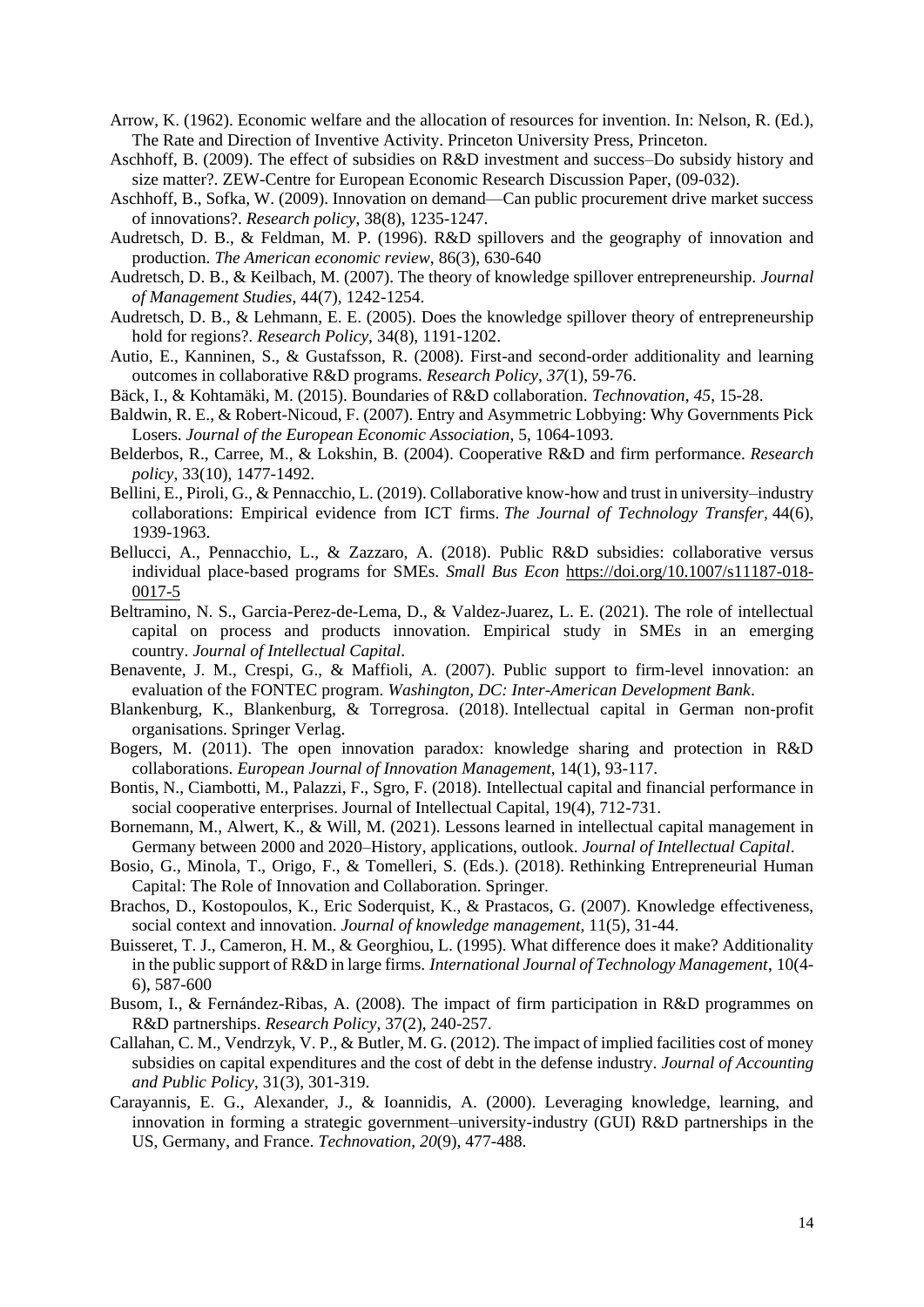- Carayannis, E. G., Grigoroudis, E., Del Giudice, M., Della Peruta, M. R., & Sindakis, S. (2017). An exploration of contemporary organizational artifacts and routines in a sustainable excellence context. *Journal of Knowledge Management*, 21(1), 35-56.
- Chen, C. C., Peng, M. W., & Saparito, P. A. (2002). Individualism, collectivism, and opportunism: a cultural perspective on transaction cost economies. *Journal of Management,* 28, 567–584.
- Chen, C. J. (2004).The effects of knowledge attribute, alliance characteristics, and absorptive capacity on knowledge transfer performance. *R&D Management*, 34(3), 311–321.
- Chen, C. J., Hsiao, Y. C., & Chu, M. A. (2014).Transfer mechanisms and knowledge transfer: the cooperative competency perspective. *Journal of Business Research*,67(12), 2531–2541.
- Chen, K., Zhang, Y., Zhu, G., & Mu, R. (2020). Do research institutes benefit from their network positions in research collaboration networks with industries or/and universities?. *Technovation*, 94, 102002.
- Chesbrough, H. (2003). Open innovation: The new imperative for creating and profiting from technology. Boston: Harvard Business School Press.
- Chesbrough, H., Lettl, C., & Ritter, T. (2018). Value creation and value capture in open innovation. *Journal of Product Innovation Management,* 35(6), 930-938.
- Cheung, G. W., & Lau, R. S. (2008). Testing mediation and suppression effects of latent variables: Bootstrapping with structural equation models. Organizational Research Methods, 11(2), 296-325.
- Choi, J., & Lee, J. (2017). Repairing the R&D market failure: Public R&D subsidy and the composition of private R&D. *Research Policy*, 46(8), 1465-1478.
- Clarysse, B., Wright, M., & Mustar, P. (2009). Behavioral additionality of R&D subsidies: A learning perspective. Research Policy, 38(10), 1517-1533.
- Cohen, W.M., Nelson, R.R.,Walsh, J.P. (2002). Links and impacts: the influence of public research on industrial R&D. Manag. Sci. 48 (1), 1–23.
- Conner, K. R., & Prahalad, C. K. (1996). A resource-based theory of the firm: Knowledge versus opportunism. Organization Science, 7: 477-501.
- Cuozzo, B., Dumay, J., Palmaccio, M., & Lombardi, R. (2017). Intellectual capital disclosure: a structured literature review. *Journal of Intellectual Capital*.
- Cuozzo, B., Dumay, J., Palmaccio, M., & Lombardi, R. (2017). Intellectual capital disclosure: a structured literature review. Journal of Intellectual Capital.
- Dabić, M., Vlačić, B., Scuotto, V. and Warkentin, M. (2020). Two decades of the Journal of Intellectual Capital: a bibliometric overview and an agenda for future research*. Journal of Intellectual Capital*, DOI:<https://doi.org/10.1108/JIC-02-2020-0052>
- Das, S., Sen, P. K., & Sengupta S. (2003). Strategic alliances: a valuable way to manage intellectual capital?. *Journal of Intellectual Capital*, 4(1), 10-19.
- Del Giudice, M., & Maggioni, V. (2014). Managerial practices and operative directions of knowledge management within inter-firm networks: a global view. *Journal of Knowledge Management,* 18(5), 841-846.
- Del Giudice, M., Della Peruta, M. R., & Maggioni, V. (2013). Collective knowledge and organizational routines within academic communities of practice: an empirical research on science–entrepreneurs. *Journal of the Knowledge Economy*, 4(3), 260-278.
- Dezi L., Ferraris, A., Papa A., & Vrontis D. (2019), The Role of External Embeddedness and Knowledge Management as Antecedents of Ambidexterity and Performances in Italian SMEs*, IEEE Transactions on Engineering Management,* DOI:10.1109/TEM.2019.2916378
- Diario Oficial. (2014). Consejo Nacional de Ciencia y Tecnología. Estados Unidos Mexicanos: Presidencia de la Republica. [http://www.fiderh.org.mx/21\_ciencia\_y\_tecnologia.pdf], last access October 2015.
- Dimos, C., & Pugh, G. (2016). The effectiveness of R&D subsidies: A meta-regression analysis of the evaluation literature. Research Policy, 45(4), 797-815.
- Dumay, J. C. (2009). Intellectual capital measurement: a critical approach. *Journal of intellectual capital*.
- Dumay, J., & Edvinsson, L. (2013). IC 21: reflections from 21 years of IC practice and theory. *Journal of intellectual Capital*. DOI 10.1108/14691931311289075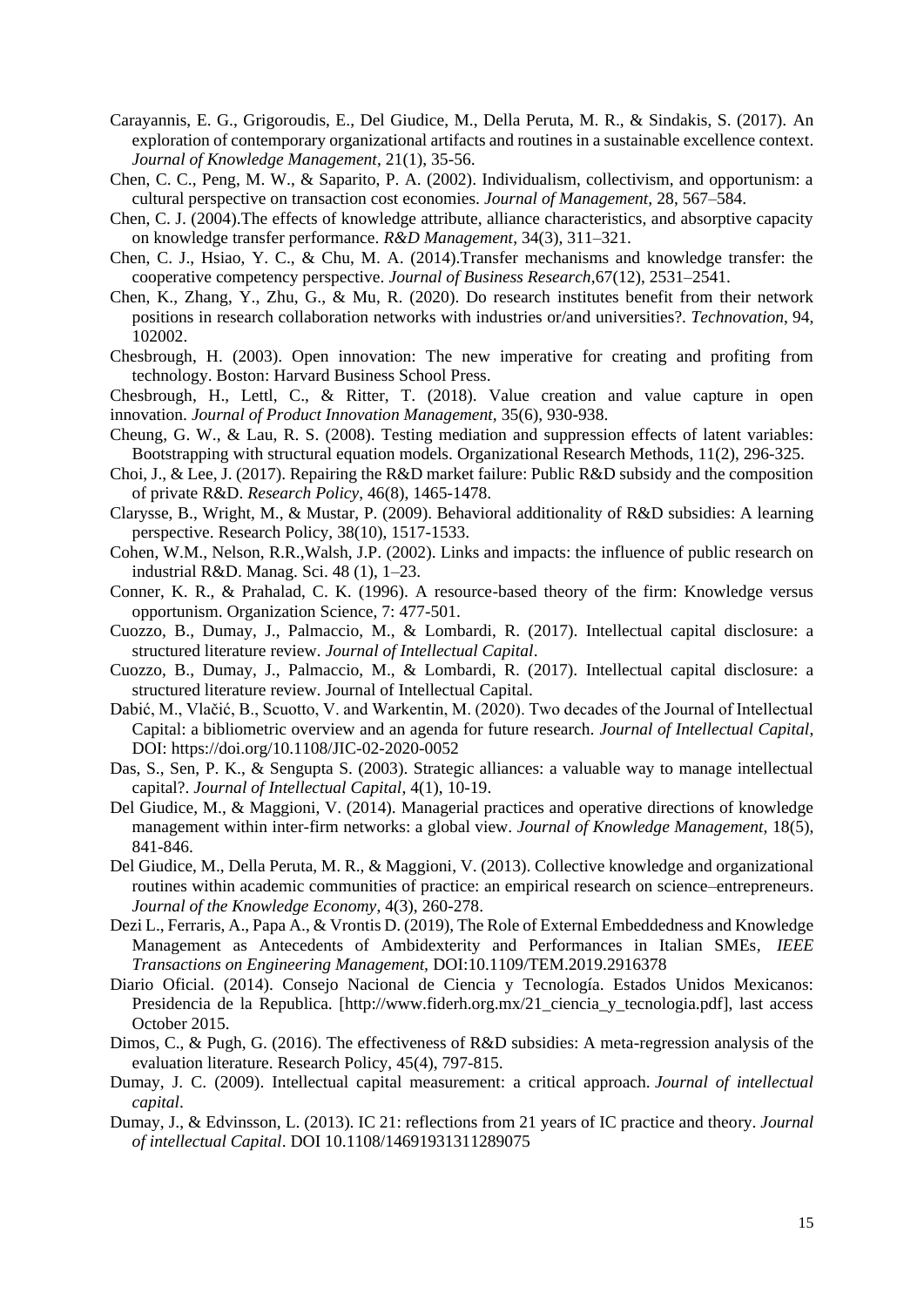- Dussel Peters, E., Brid, M., Carlos, J., Salat, I., Sánchez, J., & Ramirez, J. C. (2018). La renegociación del TLCAN. Efectos arancelarios y el caso de la cadena del calzado. Investigación económica, 77(303), 3-78.
- Edler, J., & James, A. D. (2015). Understanding the emergence of new science and technology policies: Policy entrepreneurship, agenda-setting, and the development of the European Framework Programme. *Research Policy*, *44*(6), 1252-1265.
- Edvinsson, L. (2002). *Corporate longitude: Navigating the knowledge economy*. BookHouse Pub.
- Falk, R. (2007). Measuring the effects of public support schemes on firms' innovation activities: Survey evidence from Austria. Research Policy, 36(5), 665-679.
- Fölster, S. (1995). Do subsidies to cooperative R & D actually stimulate R&D investment and cooperation?. *Research Policy*, *24*(3), 403-417.
- Fox, J. (1980). Effects analysis in structural equation models. *Sociological Methods and Research*, 9, 3–28.
- Frishammar, J., Ericsson, K., & Patel, P. C. (2015). The dark side of knowledge transfer: Exploring knowledge leakage in joint R&D projects. *Technovation*, *41*, 75-88.
- García-Quevedo, J., 2004. Do public subsidies complement business R&D? A meta-analysis of the econometric evidence. *Kyklos*. 57 (1), 87–102.
- Gianiodis, P. T., Markman, G. D., & Panagopoulos, A. (2016). Entrepreneurial universities and overt opportunism. *Small Business Economics*, 47(3), 609-631.
- Greco, M., Grimaldi, M., &Cricelli, L. (2016). An analysis of the open innovation effect on enterprise performance. *European Management Journal*, 34, 501-516.
- Guerrero, M., & Urbano, D. (2016). The impact of Triple Helix agents on entrepreneurial innovations' performance: An inside look at enterprises located in an emerging economy. *Technological Forecasting & Social Change*. http://dx.doi.org/10.1016/j.techfore.2016.06.015
- Guerrero, M., & Urbano, D. (2019). Effectiveness of technology transfer policies and legislation in fostering entrepreneurial innovations across continents: an overview. *The Journal of Technology Transfer*, 44(5), 1347-1366.
- Guerrero, M., & Urbano, D. (2020). Institutional conditions and social innovations in emerging economies: insights from Mexican enterprises' initiatives for protecting/preventing the effect of violent events. *The Journal of Technology Transfer*, 45:929–957 [https://doi.org/10.1007/s10961-](https://doi.org/10.1007/s10961-020-09783-9) [020-09783-9.](https://doi.org/10.1007/s10961-020-09783-9)
- Guerrero, M., Herrera, F., & Urbano, D. (2019a). Strategic knowledge management within subsidised entrepreneurial university-industry partnerships. *Management Decision*, 57(12), 3280- 3300. <https://doi.org/10.1108/MD-10-2018-1126>
- Guerrero, M., Liñán, F., & Cáceres-Carrasco, F. R. (2020). The influence of ecosystems on the entrepreneurship process: a comparison across developed and developing economies. *Small Business Economics*, 1-27.
- Guerrero, M., Urbano, D., & Herrera, F. (2019b). Innovation practices in emerging economies: Do university partnerships matter?. *The Journal of Technology Transfer*, 44(2), 615-646.
- Guo, B., & Guo, J. J. (2011). Patterns of technological learning within the knowledge systems of industrial clusters in emerging economies: Evidence from China. *Technovation*, 31(2), 87-104.
- Hall, B. H., & Maffioli, A. (2008). Evaluating the impact of technology development funds in emerging economies: evidence from Latin America. *The European Journal of Development Research*, *20*(2), 172-198.
- Hall, B. H., Moncada-Paternò-Castello, P., Montresor, S., & Vezzani, A. (2016). Financing constraints, R&D investments and innovative performances: new empirical evidence at the enterprise level for Europe. *Economics of Innovation and New Technology*, 25(3), 183-196.
- Hill, C. W. (1990). Cooperation, opportunism, and the invisible hand: Implications for transaction cost theory. *Academy of Management Review*,*15*(3), 500-513.
- Hottenrott, H., & Lopes-Bento, C. (2016). R&D partnerships and innovation performance: Can there be too much of a good thing?. *Journal of Product Innovation Management*, 33(6), 773-794.
- Irwin, D. A., & Klenow, P. J. (1996). High-tech R&D subsidies Estimating the effects of Sematech. *Journal of International Economics*, 40 (3-4), 323-344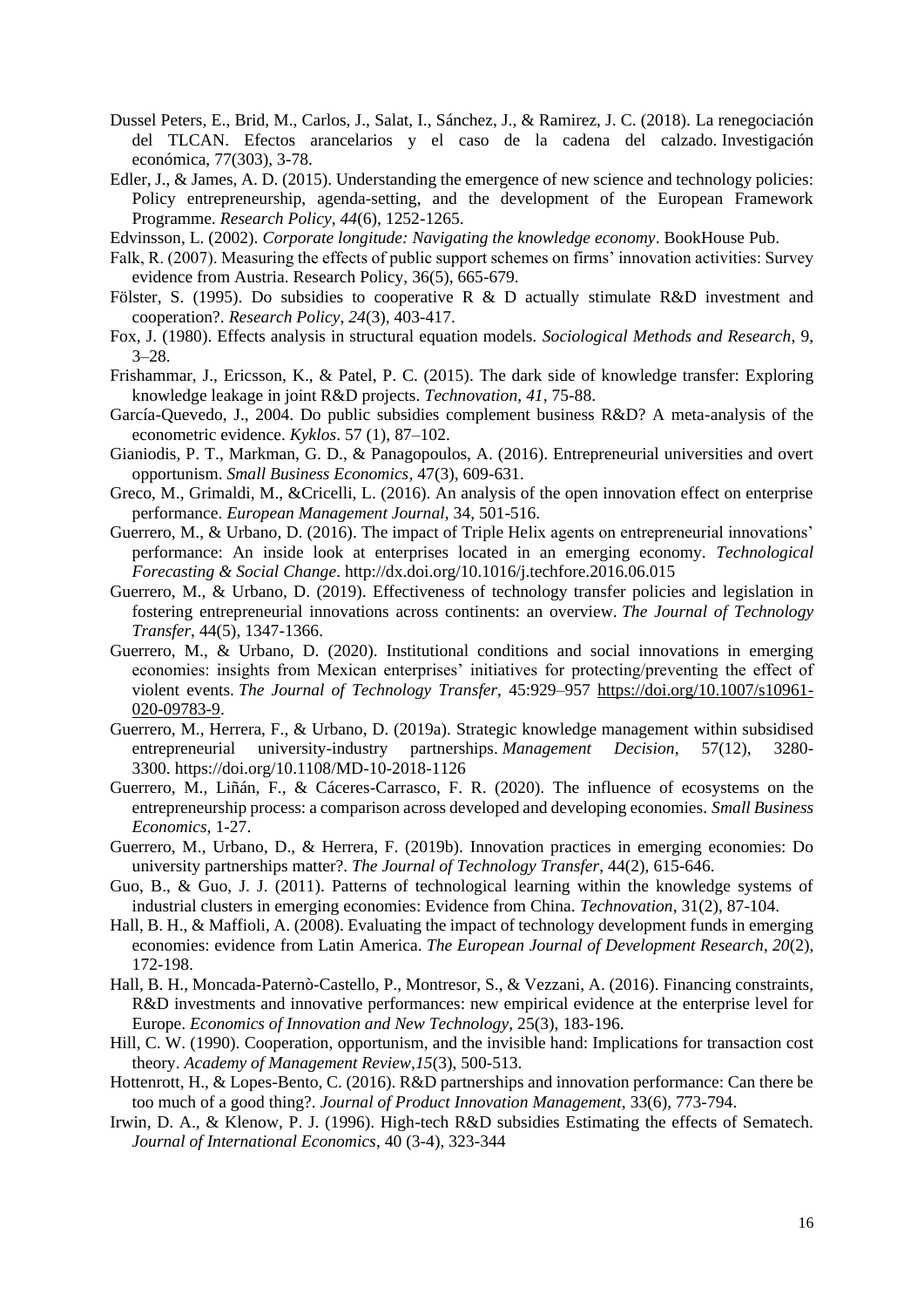- Johanson, U., Koga, C., Skoog, M., & Henningsson, J. (2006). The Japanese Government's intellectual capital reporting guideline: What are the challenges for firms and capital market agents?. *Journal of Intellectual Capital*, 7(4), 474-491.
- Kafouros, M., Wang, C., Mavroudi, E., Hong, J., & Katsikeas, C. S. (2018). Geographic dispersion and co-location in global R&D portfolios: Consequences for firm performance. *Research Policy*. <https://doi.org/10.1016/j.respol.2018.04.010>
- Kamukama, N., Ahiauzu, A., Ntayi, J. M. (2011). Competitive advantage: mediator of intellectual capital and performance. *Journal of intellectual capital*, 12(1), 152-164.
- Kianto, A., Sáenz, J., & Aramburu, N. (2017). Knowledge-based human resource management practices, intellectual capital and innovation. *Journal of Business Research*, 81, 11-20.
- Klerkx, L., & Aarts, N. (2013). The interaction of multiple champions in orchestrating innovation networks: Conflicts and complementarities. *Technovation*, *33*(6), 193-210.
- Kochenkova, A., Grimaldi, R., & Munari, F. (2016). Public policy measures in support of knowledge transfer activities: a review of academic literature. *The Journal of Technology Transfer*, *41*(3), 407- 429.
- Kovacs, A., Van Looy, B., & Cassiman, B. (2015). Exploring the scope of open innovation: a bibliometric review of a decade of research. *Scientometrics*, *104*(3), 951-983.
- Lerner, J. (1999). The government as venture capitalist: the long-run impact of the SBIR program. *Journal of Business*, 72(3), 285–318.
- Li, J., & Kozhikode, R. K. (2009). Developing new innovation models: Shifts in the innovation landscapes in emerging economies and implications for global R&D management. *Journal of International Management*, *15*(3), 328-339.
- Love, J. H. (1995). Knowledge, market failure and the multinational enterprise: a theoretical note. *Journal of International Business Studies*, 26(2), 399-407.
- Lui, S. S., Wong, Y. Y., & Liu, W. (2009). Asset specificity roles in interfirm cooperation: Reducing opportunistic behaviour or increasing cooperative behaviour?. *Journal of Business research*, 62(11), 1214-1219.
- Magni, D., Orlando, B., & Del Giudice, M. (2021). Exploiting Digital Skills in Higher Education: A Case Study Analysis. In IT and the Development of Digital Skills and Competences in Education (pp. 1-20). *IGI Global*.
- Magni, D., Pezzi, A., & Vrontis, D. (2020). Towards a framework of students' co-creation behaviour in higher education institutions. *International Journal of Managerial and Financial Accounting*, 12(2), 119-148.
- Mahmood, I.P., & Rufin, C. (2005). Government's dilemma: The role of government in imitation and innovation. *Academy of Management Review*, 30(2), 338-360.
- Manzari, M., Kazemi, M., Nazemi, S., & Pooya, A. (2012). Intellectual capital: Concepts, components and indicators: A literature review. *Management Science Letters*, 2(7), 2255-2270.
- Mubarik, M. S., Bontis, N., Mubarik, M., & Mahmood, T. (2021). Intellectual capital and supply chain resilience. *Journal of Intellectual Capital*.
- Mueller, P. (2006). Exploring the knowledge filter: How entrepreneurship and university–industry relationships drive economic growth. *Research policy*, 35(10), 1499-1508.
- Nelson, R.R. (1959). The simple economics of basic scientific research. *Journal of Political Economy* 67, 148–163.
- Nicotra, M., Romano, M., Del Giudice, M., & Schillaci, C. E. (2018). The causal relation between entrepreneurial ecosystem and productive entrepreneurship: A measurement framework. *The Journal of Technology Transfer,* 43(3), 640-673.
- Nieto, M. J., & Santamaría, L. (2007). The importance of diverse collaborative networks for the novelty of product innovation. *Technovation*, 27(6), 367-377.
- Obeidat, B.Y., Tarhini, A., Masa' deh, RE, & Aqqad, N.O. (2017). The impact of intellectual capital on innovation via the mediating role of knowledge management: a structural equation modelling approach. *International Journal of Knowledge Management Studies*, 8(3-4), 273-298.
- OECD, 2013. Knowledge-based Start-ups in Mexico, OECD Reviews of Innovation Policy, OECD Publishing, Paris, [https://doi.org/10.1787/9789264193796-en.](https://doi.org/10.1787/9789264193796-en)
- Osterloh, M., & Frey, B.S. (2000). Motivation, knowledge transfer, and organizational forms. *Organization Science*, 11(5), 538-550.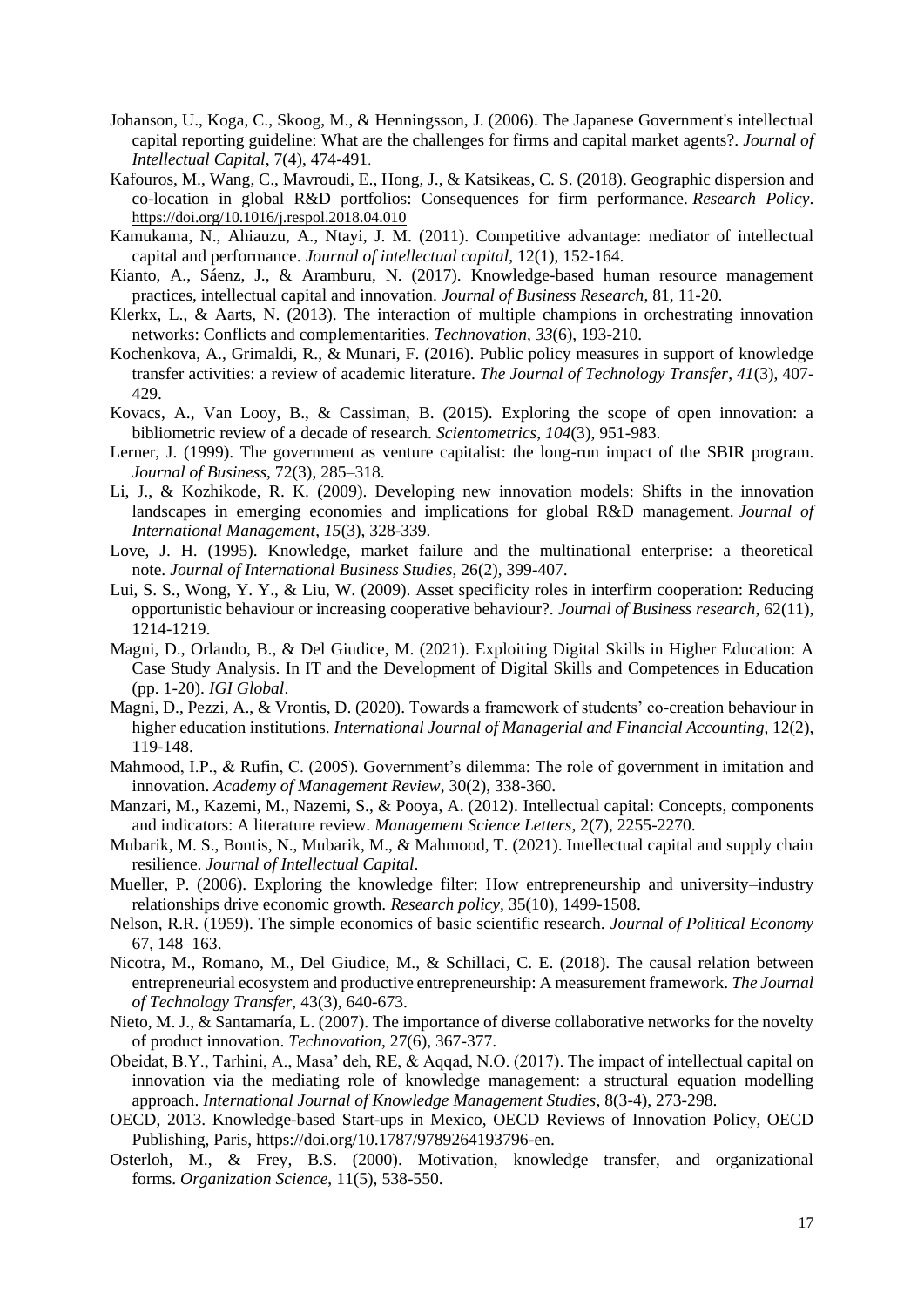- Pawlowsky, P., Pflugfelder, N. S., & Wagner, M. H. (2021). The ISO 30401 knowledge management systems standard–a new framework for value creation and research?. *Journal of Intellectual Capital*.
- Pedro, E., Leitão, J., & Alves, H. (2018). Back to the future of intellectual capital research: a systematic literature review. *Management Decision*, 56(11), 2502-2583.
- Perkmann, M., & Walsh, K. (2007). University–industry relationships and open innovation: Towards a research agenda. *International journal of management reviews*, 9(4), 259-280.
- Perkmann, M., Tartari, V., McKelvey, M., Autio, E., Broström, A., D'Este, P., Fini, R., Geuna, A., Grimaldi, R., Hughes, A., Krabel, S., Kitson, M., Llerena, P., Lissoni, F., Salter, A., Sobrero, M. 2013. Academic engagement and commercialisation: A review of the literature on university– industry relations. *Research Policy*, 42, 423– 442.
- Ponzi, L. J. (2002). The Intellectual Structure and Interdisciplinary Breadth of Knowledge Management: A Bibliometric Study of its Early Stage of Development, *Scientometrics*, 55(2), 259-272
- Roos, G. and Roos, J. (1997). Measuring your company's intellectual performance, *Long Range Planning*, 30(3), 413-426.
- Rossi, M. V., & Magni, D. (2017). Intellectual capital and value co-creation: an empirical analysis from a marketing perspective. *Electronic Journal of Knowledge Management*, 15(3), 147-158.
- Salmi, P. (2012). The Impact of Public R&D Funding on Open Innovation. Economia. *Seria Management*, 15(1), 142-163.
- Sánchez, M. P., Elena, S., & Castrillo, R. (2009). Intellectual capital dynamics in universities: a reporting model. *Journal of Intellectual Capital.*
- Santoro, G., Bresciani, S., & Papa, A. (2018). Collaborative modes with Cultural and Creative Industries and innovation performance: The moderating role of heterogeneous sources of knowledge and absorptive capacity. *Technovation*, <https://doi.org/10.1016/j.technovation.2018.06.003>
- Schwartz, M., Peglow, F., Fritsch, M., & Günther, J. (2012). What drives innovation output from subsidized R&D cooperation?—Project-level evidence from Germany. *Technovation*, 32(6), 358- 369.
- Scuotto V, Del Giudice M, Bresciani S, Meissner D (2017). Knowledge Driven Preferences in Informal Inbound Open Innovation Modes: An Explorative view on Small to Medium Enterprises. *Journal Of Knowledge Management*, 21, 640-655
- Senge, P. M., & Forrester, J. W. (1980). Tests for building confidence in system dynamics models. *System dynamics, TIMS studies in management sciences*, 14, 209-228.
- Serino, L., Papa, A., Campanella, F., & Di Gioia, L. (2020). The sourcing for collaborative knowledge translation in distributed R&D processes: a cross-regional study. *Management Decision*
- Serrat, O. (2017). A primer on intellectual capital. In Knowledge solutions (pp. 197-205). Springer, Singapore.
- Shook, C. L., Ketchen, D. J., Hult, G. T., & Kacmar, K. M. (2004). An Assessment of the use of structural equation modeling in strategic management research. *Strategic Management Journal*, 25, 397–404.
- Siegel, D., & Guerrero, M. (2020). The Impact Of Quarantines, Lockdowns, And "Reopenings" On The Commercialization Of Science: Micro And Macro Issues. *Journal of Management Studies*. DOI: <https://doi.org/10.1111/joms.12692>
- Sissoko, A. (2011). R&D Subsidies and Firm-Level Productivity: Evidence from France. IRES Discussion Papers.
- Sobel, M. (1982). Asymptotic confidence intervals for indirect effects in structural equation models. In S. Leinhardt (Ed.), Sociological methodology (pp. 290–312). San Francisco: Jossey-Bass.
- Söderblom, A., & Samuelsson, M. J. (2013, January). Outcome Additionality of Early Stage Subsidies: Short-term Resources and Long-term Performance. In *Academy of Management Proceedings* (Vol. 2013, No. 1, p. 12539). Academy of Management.
- Söderblom, A., Samuelsson, M., Wiklund, J., & Sandberg, R. (2015). Inside the black box of outcome additionality: Effects of early-stage government subsidies on resource accumulation and new venture performance. *Research Policy*, 44(8), 1501-1512.
- Solitander, M., Tidström, A. (2010). Competitive flows of intellectual capital in value creating networks. *Journal of intellectual capital*, 11(1), 23-38.
- Stewart, T. (1997). Intellectual Capital: The Wealth of Nations, Doubleday.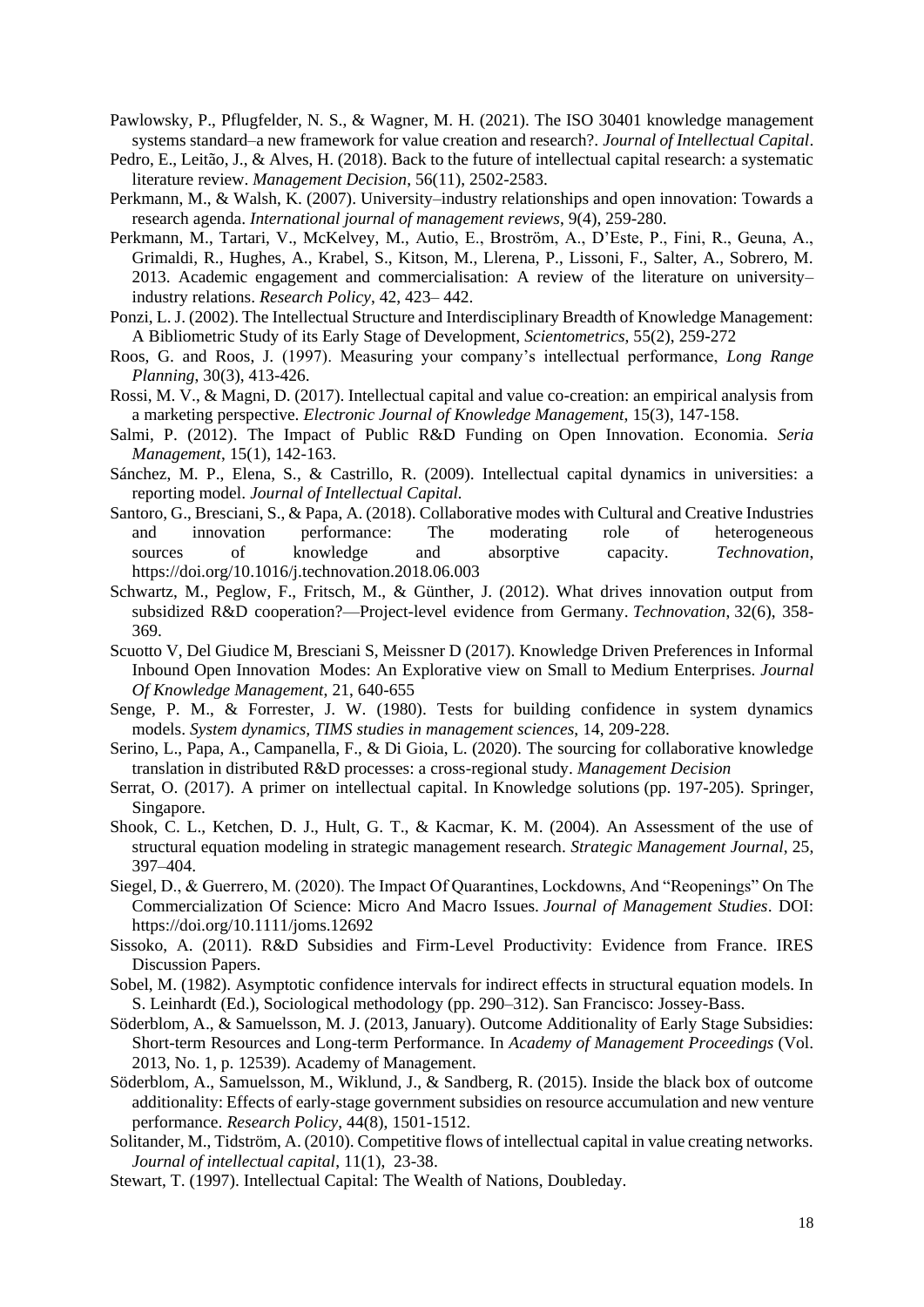- Stewart, T.A. (1997), Intellectual Capital: The New Wealth of Organizations, Currency Doubleday, New York, Currency Doubleday, New York, NY.
- Sutz, J. (2000). The university-industry-government relations in Latin America. *Research Policy*, *29*(2), 279-290.
- Tabachnick, B.G., & Fidell, LS (1996). Using Multivariate Statistics. Harper Collins, New York.
- Takalo, T., & Tanayama, T. (2010). Adverse selection and financing of innovation: is there a need for R&D subsidies?. *The Journal of Technology Transfer*, 35(1), 16-41.
- Torres‐Barreto, M. L., Mendez‐Duron, R., & Hernandez‐Perlines, F. (2016). Technological impact of R&D grants on utility models. *R&D Management*.
- Trigo, A., & Vence, X. (2012). Scope and patterns of innovation cooperation in Spanish service enterprises. *Research Policy*, 41(3), 602-613.
- Tripsas, M., Schrader, S., & Sobrero, M. (1995). Discouraging opportunistic behaviour in collaborative R & D: A new role for government. *Research Policy*, 24(3), 367-389.
- Ullberg, E., Edvinsson, L., & Lin, C. Y. Y. (2021). IC & IA Mapping at the Global Enterprise Level. In Intangible Asset Gap in Global Competitiveness (pp. 37-50). Springer, Cham.
- Unger, J. M., Rauch, A., Frese, M., & Rosenbusch, N. (2011). Human capital and entrepreneurial success: A meta-analytical review. *Journal of business venturing*, 26(3), 341-358.
- Urbano, D., Guerrero, M., Ferreira, J. J., & Fernandes, C. I. (2019). New technology entrepreneurship initiatives: Which strategic orientations and environmental conditions matter in the new socioeconomic landscape?. *The Journal of Technology Transfer*, 44(5), 1577-1602.
- Van de Vrande, V., de Jong, J., Wanhaverbeke, W., de Rochemon, M. 2009. Open innovation in SMEs: Trends, motives and management challenges. *Technovation*, 29, 423–437.
- Wallsten, S. J. (2000). The Effects of Government-Industry R&D Programs on Private R&D: The Case of the Small Business Innovation Research Program. *RAND Journal of Economics*, 31 (1), 82-100.
- Wathne, K. H., & Heide, J. B. (2000). Opportunism in interfirm relationships: Forms, outcomes, and solutions. *Journal of marketing*, 64(4), 36-51.
- Whitley, R. (2002). Developing innovative competences: the role of institutional frameworks. *Industrial and Corporate Change*, 11, 497 528.
- Wilding, R., & Humphries, A. S. (2006). Understanding collaborative supply chain relationships through the application of the Williamson organisational failure framework*. International Journal of Physical Distribution & Logistics Management*, 36(4), 309-329.
- Williamson, O. E. (1987). Transaction cost economics: The comparative contracting perspective. *Journal of economic behaviour & organization*, 8(4), 617-625.
- Williamson, O.E. (1975). Markets & Hierarchies: Analysis & Anti-Trust Implications, The Free Press, New York, NY.
- Wyatt, A. (2008), What financial and non-financial information on intangibles is value-relevant? A review of the evidence, *Accounting & Business Research*, 38(3), 217-256.
- Xie, X., Fang, L., Zeng, S., & Huo, J. (2016). How does knowledge inertia affect firms product innovation?. *Journal of Business Research*, 69(5), 1615-1620.
- Yitmen, I. (2011). Intellectual capital: a competitive asset for driving innovation in engineering design firms. *Engineering Management Journal*, 23(2), 3-19.
- Zeng, S. X., Xie, X. M., Tam, C. M. (2010). Relationship between cooperation networks and innovation performance of SMEs. *Technovation,* 30(3), 181-194.

Figure 1: Conceptual model



19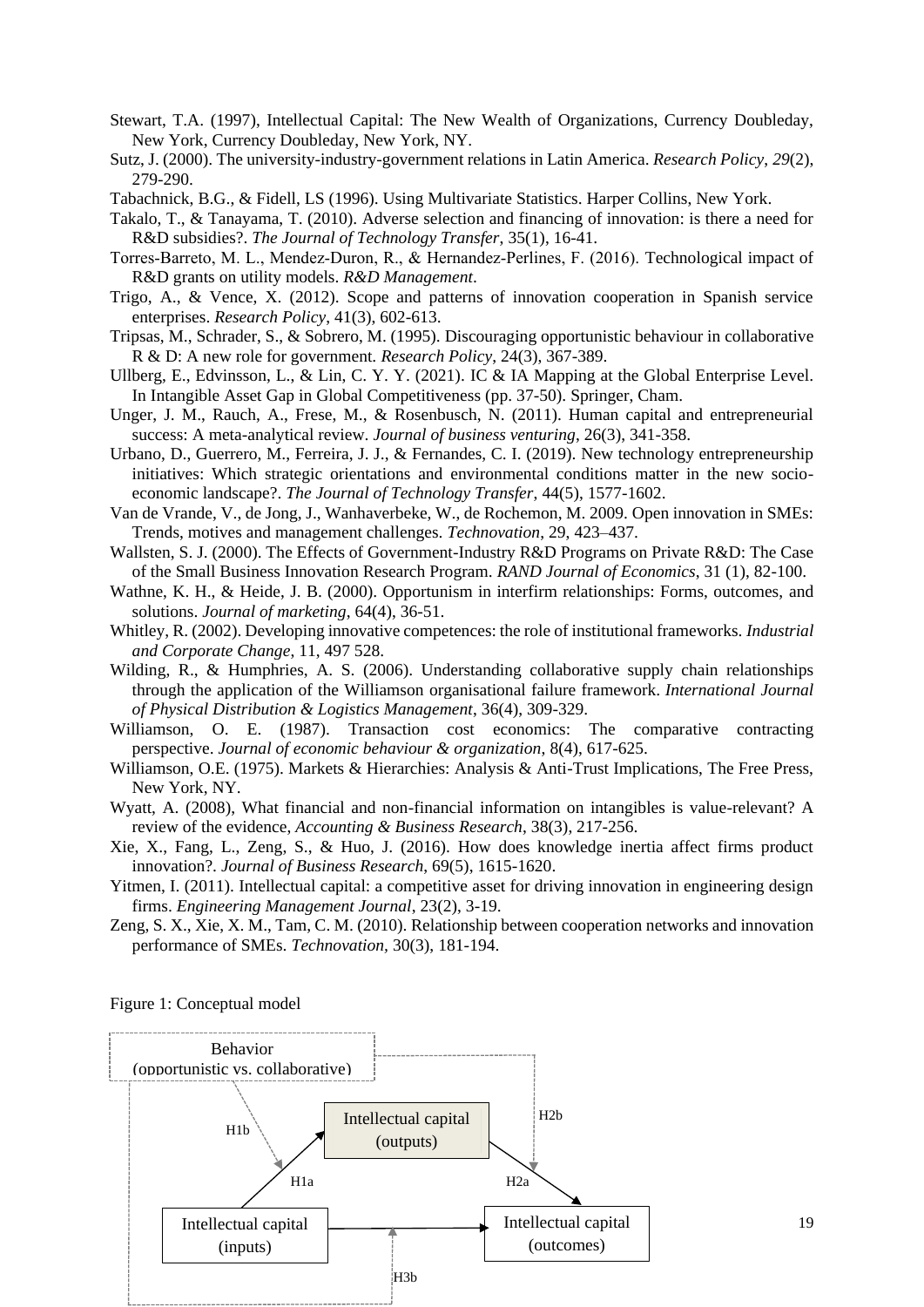Note: Direct effects  $\Box$ ; Mediation effect  $\Box$ ; Moderation effect

Source: Authors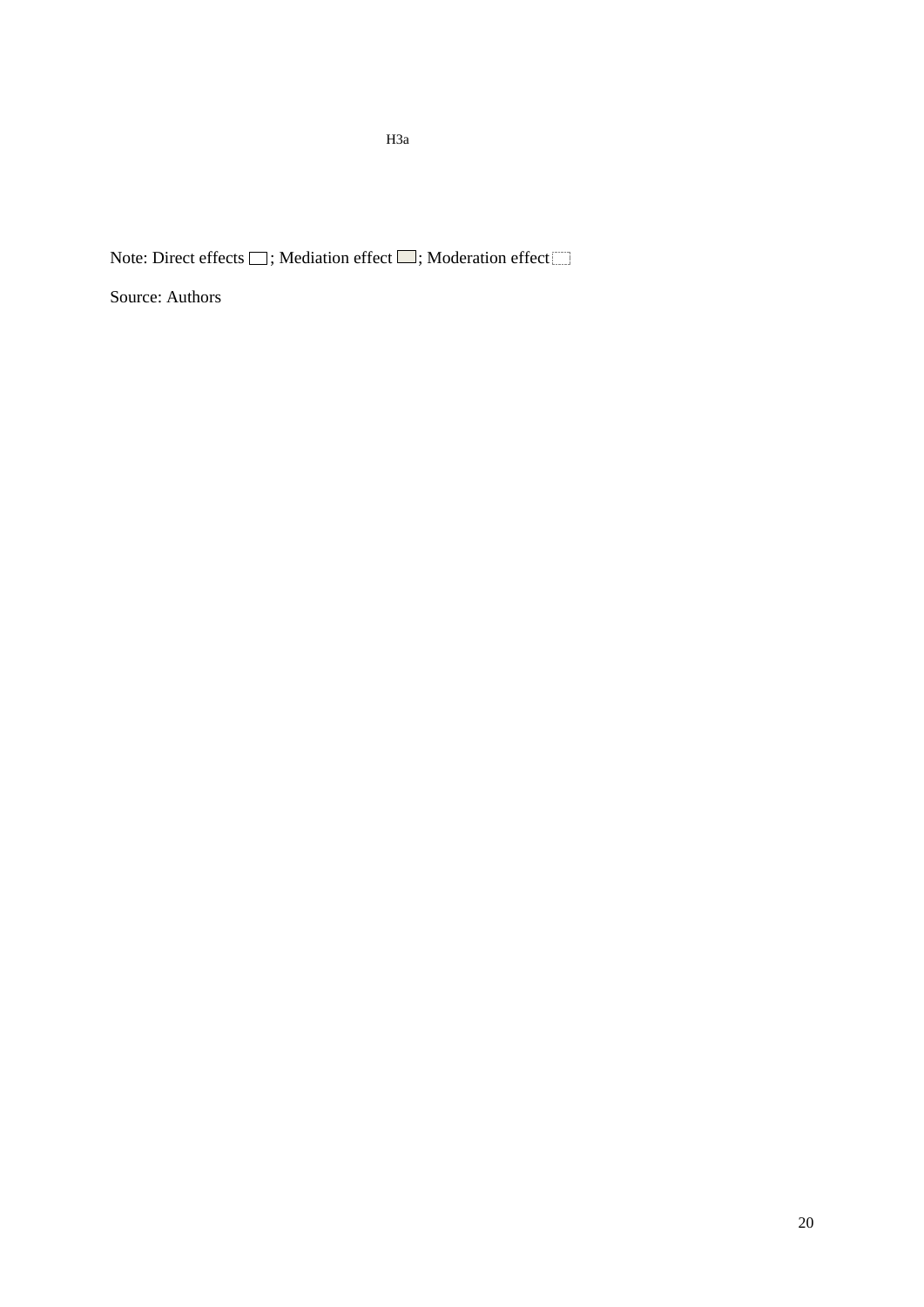Table I. Number of supported and non-supported applications to the Incentive Programme for Innovation, 2009-2014

| Year  |                  | <b>INNOVAPYME</b> |                  | <b>INNOVATEC</b> | <b>PROINNOVA</b> |               |  |
|-------|------------------|-------------------|------------------|------------------|------------------|---------------|--|
|       | <b>Supported</b> | Non-supported     | <b>Supported</b> | Non-supported    | <b>Supported</b> | Non-supported |  |
| 2009  | 177              | 652               | 279              | 876              | 47               | 92            |  |
| 2010  | 257              | 602               | 229              | 316              | 191              | 699           |  |
| 2011  | 207              | 575               | 112              | 568              | 224              | 595           |  |
| 2012  | 152              | 474               | 126              | 362              | 244              | 613           |  |
| 2013  | 198              | 543               | 146              | 286              | 362              | 582           |  |
| 2014  | 241              | 608               | 169              | 236              | 456              | 772           |  |
| Total | 1232             | 3454              | 1061             | 2644             | 1524             | 3353          |  |

Source: CONACYT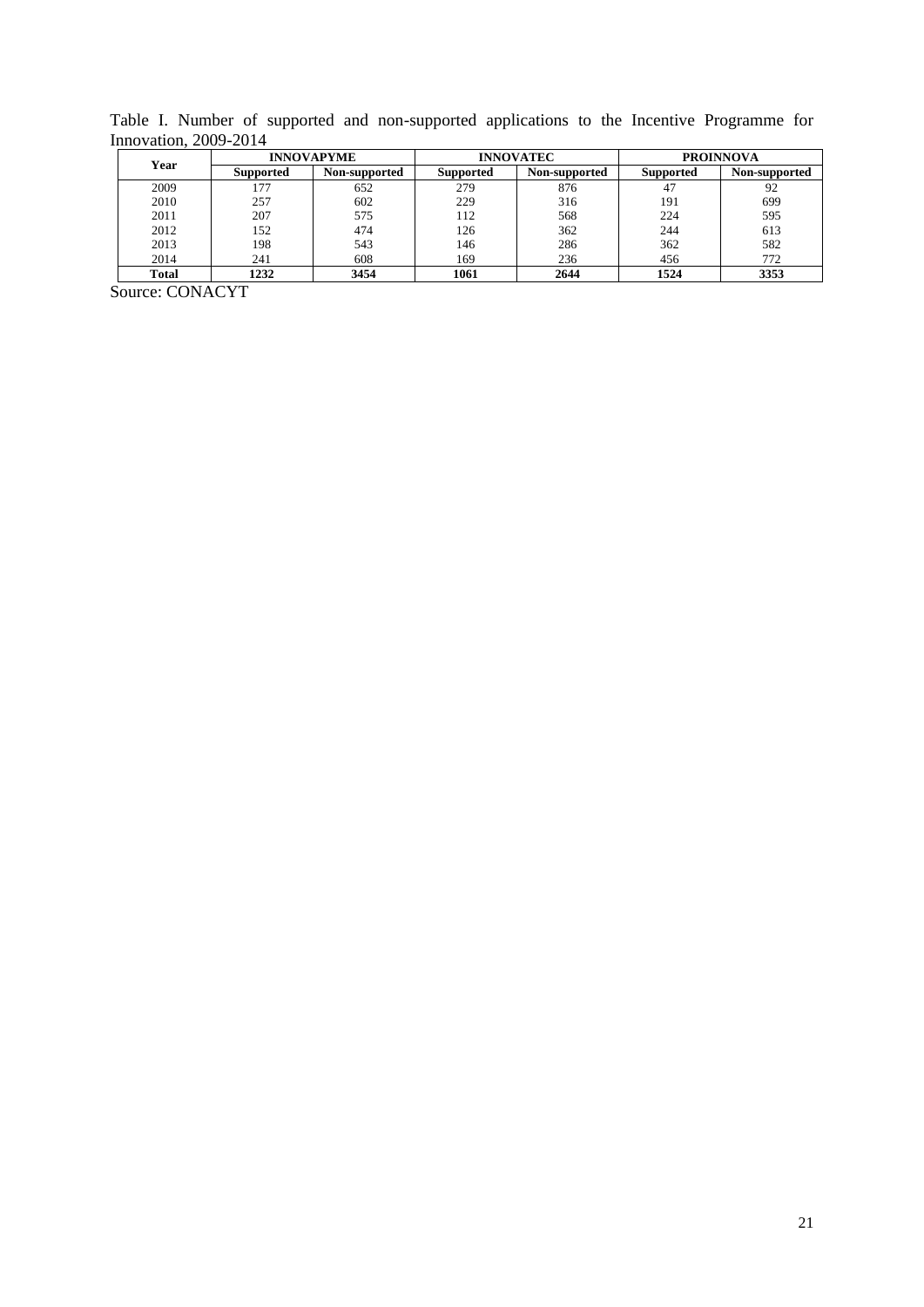## Table II: Variables

| Construct                             | Sub-construct                                                                               | Variable                     | Measure                                                                                                                                                                                                                                                                                               | Theoretical support                                                                                                                                                         |  |  |  |  |  |  |
|---------------------------------------|---------------------------------------------------------------------------------------------|------------------------------|-------------------------------------------------------------------------------------------------------------------------------------------------------------------------------------------------------------------------------------------------------------------------------------------------------|-----------------------------------------------------------------------------------------------------------------------------------------------------------------------------|--|--|--|--|--|--|
| <b>Behaviors</b>                      | Opportunistic vs. Collaborative behavior $t_0$                                              |                              | Binary:<br>(1) Opportunistic when the subsidized<br>partners contribute with less than the total<br>amount that was indicated in the<br>submitted proposal.<br>(0) Collaborative behavior when the<br>when the subsidized partners financed the<br>total amount indicated in the initial<br>proposal. | Clarysse<br>al.,<br>et<br>2009; Söderblom et<br>al. 2015; Dimos and<br>Pugh, 2016                                                                                           |  |  |  |  |  |  |
|                                       | Capabilities                                                                                | Scientific partners $t_0$    | <b>Belderbos</b><br>$et \, al.,$<br>2004;<br>García-<br>2004;<br>Quevedo,                                                                                                                                                                                                                             |                                                                                                                                                                             |  |  |  |  |  |  |
| Intellectual<br>capital<br>(inputs)   |                                                                                             | Commercial partners $t_0$    | Number of collaborations with other<br>firms enrolled in the subsided projects<br>indicated in the initial proposal                                                                                                                                                                                   | <b>Busom</b><br>and<br>Fernandez<br>Ribas,<br>2008; Unger et al.,                                                                                                           |  |  |  |  |  |  |
|                                       | Competences                                                                                 | Trained employees $t_0$      | Number of trained employees of the<br>venture indicated in the initial proposal                                                                                                                                                                                                                       | 2011; Schwartz et<br>al., 2012; Guerrero                                                                                                                                    |  |  |  |  |  |  |
|                                       |                                                                                             | R&D experience - scale       | Number of subsided projects                                                                                                                                                                                                                                                                           | al.,<br>$2019b$ ;<br>et                                                                                                                                                     |  |  |  |  |  |  |
|                                       | Experience                                                                                  | R&D experience - time        | Number of years enrolled in the subsided<br>projects                                                                                                                                                                                                                                                  | Bellini et al., 2019;                                                                                                                                                       |  |  |  |  |  |  |
|                                       |                                                                                             | New products $t_n-t_0$       | Number of new products obtained at the<br>end respect to the expected products<br>indicated in the initial proposal                                                                                                                                                                                   |                                                                                                                                                                             |  |  |  |  |  |  |
|                                       | Innovation outputs                                                                          | New services $t_n-t_0$       | Number of new services obtained at the<br>end respect to the expected services<br>indicated in the initial proposal                                                                                                                                                                                   | Buisseret et<br>al.,<br>1995; Belderbos et<br>al., 2004; García-<br>Quevedo,<br>2004:<br>Falk, 2007; Aerts<br>and Schmidt, 2008;<br><b>Busom</b><br>and<br>Fernandez Ribas, |  |  |  |  |  |  |
| Intellectual                          |                                                                                             | New processes $t_n-t_0$      | Number of new processes obtained at the<br>end respect to the expected processes<br>indicated in the initial proposal                                                                                                                                                                                 |                                                                                                                                                                             |  |  |  |  |  |  |
| capital<br>(outputs)                  | Technology<br>transfer outputs                                                              | New patents $t_n-t_0$        | Number of new patents obtained at the<br>end respect to the expected patents<br>indicated in the initial proposal                                                                                                                                                                                     |                                                                                                                                                                             |  |  |  |  |  |  |
|                                       |                                                                                             | New utility models $t_n-t_0$ | Number of new utility models obtained at<br>the end respect to the expected utility<br>models indicated in the initial proposal                                                                                                                                                                       | 2008; Clarysse et<br>al., 2009; Guerrero<br>et al., 2019b                                                                                                                   |  |  |  |  |  |  |
|                                       |                                                                                             | New dissertations $t_n-t_0$  | Number of new dissertations obtained at<br>the end respect to the expected<br>dissertations indicated in the initial<br>proposal                                                                                                                                                                      |                                                                                                                                                                             |  |  |  |  |  |  |
|                                       | Performance                                                                                 | LnSales $t_n-t_0$            | Natural logarithm of sales generated at<br>the end respect to the expected sales<br>indicated in the initial proposal                                                                                                                                                                                 |                                                                                                                                                                             |  |  |  |  |  |  |
| Intellectual<br>capital<br>(outcomes) |                                                                                             | LnRevenue $t_n-t_0$          | Natural logarithm of revenues generated<br>at the end respect to the expected revenue<br>indicated in the initial proposal                                                                                                                                                                            | García-Quevedo,                                                                                                                                                             |  |  |  |  |  |  |
|                                       |                                                                                             | LnExports $t_n-t_0$          | Natural logarithm of exports generated at<br>the end respect to the expected exports<br>indicated in the initial proposal                                                                                                                                                                             | 2004; Söderblom et<br>al., 2015; Dimos<br>2016;<br>and Pugh,<br>Hottenrott<br>and                                                                                           |  |  |  |  |  |  |
|                                       | Return to society                                                                           | Spillovers $t_n-t_0$         | Number of new projects in diversified<br>sectors respect to the sector indicated in<br>the initial proposal                                                                                                                                                                                           | Lopes-Bento, 2016;<br>Bellucci et al., 2018                                                                                                                                 |  |  |  |  |  |  |
|                                       |                                                                                             | Employment $t_n-t_0$         | Number of new employment generated at<br>the end respect to the expected new<br>employment indicated in the initial<br>proposal                                                                                                                                                                       |                                                                                                                                                                             |  |  |  |  |  |  |
| Control                               | Sector/Industry, venture location, number of projects, venture size, investment per partner |                              |                                                                                                                                                                                                                                                                                                       |                                                                                                                                                                             |  |  |  |  |  |  |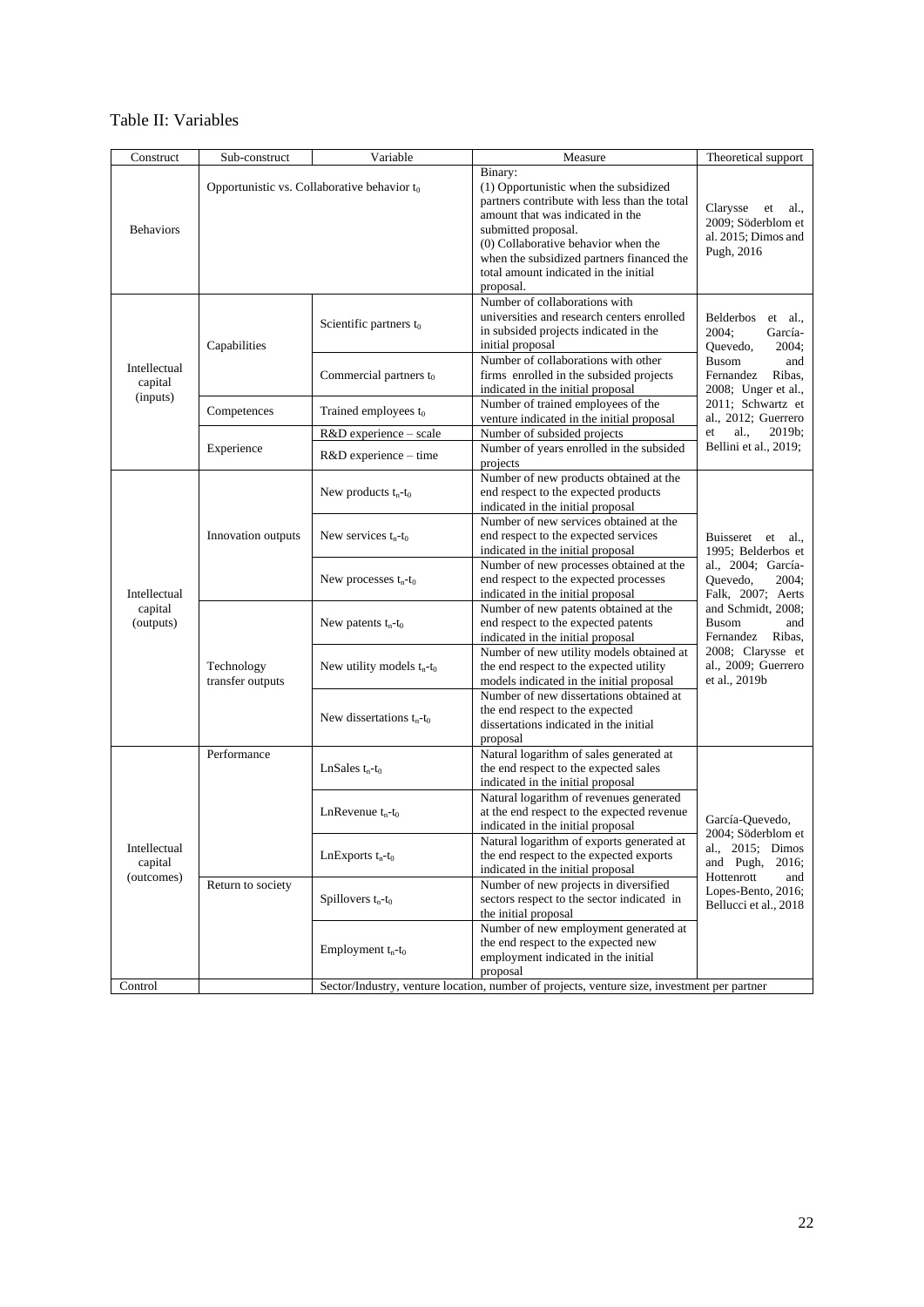## Table III: SEM regression weights [General test]

|                      | Relationships                 |                  |                               | All sample (Model I) |       |        | Collaborative behavior<br>(Model IIa) |       |               | Opportunistic behavior<br>(Model IIb) |       |               |
|----------------------|-------------------------------|------------------|-------------------------------|----------------------|-------|--------|---------------------------------------|-------|---------------|---------------------------------------|-------|---------------|
|                      | Coef.                         |                  |                               |                      | S.E.  | P      | Coef.                                 | S.E.  | P             | Coef.                                 | S.E.  | $\mathbf{P}$  |
| H <sub>1</sub> a     | Intellectual capital outputs  | $\leftarrow$ --  | Intellectual capital inputs   | 0.725                | 0.139 | ***    | 0.532                                 | 0.122 | ***           | 0.744                                 | 0.196 | ***           |
| H <sub>2</sub> a     | Intellectual capital outcomes | $\leftarrow$ --  | Intellectual capital outputs  | 1.687                | 0.401 | ***    | 1.131                                 | 0.376 | *             | 1.470                                 | 0.543 | ∗             |
|                      | R&D experience - scale        | $\leftarrow$ --  | Intellectual capital inputs   | 0.694                | 0.049 | ***    | 0.614                                 | 0.067 | ***           | 0.537                                 | 0.053 | ***           |
| Intellectual         | $R&D$ experience – time       | $\leftarrow$ --  | Intellectual capital inputs   | 1.365                | 0.122 | ***    | 0.890                                 | 0.171 | ***           | 1.220                                 | 0.128 | ***           |
| capital              | Scientific partners $t_0$     | $\leftarrow$ --  | Intellectual capital inputs   | 1.907                | 0.470 | ***    | 1.070                                 | 0.557 | *             | 1.779                                 | 0.239 | ***           |
| (inputs)             | Commercial partners $t_0$     | $\leftarrow$ --  | Intellectual capital inputs   | 1.082                | 0.610 | *      | $-0.194$                              | 1.118 |               | 1.724                                 | 0.303 | ***           |
|                      | Trained employees $t_0$       | $\leftarrow$ --  | Intellectual capital inputs   | 8.466                | 3.271 | *      | 8.233                                 | 4.104 | $\frac{1}{2}$ | 7.339                                 | 2.923 | $\gg \gg$     |
|                      | New products $t_n-t_0$        | $\leftarrow$ --  | Intellectual capital outputs  | 10.731               | 2.575 | ***    | 5.727                                 | 1.644 | ***           | 15.452                                | 5.026 | $\ast$        |
|                      | New services $t_n-t_0$        | $\leftarrow$ --- | Intellectual capital outputs  | 2.954                | 0.659 | ***    | 2.394                                 | 0.658 | ***           | 2.631                                 | 0.916 | $\ast$ $\ast$ |
| Intellectual         | New processes $t_n-t_0$       | $\leftarrow$ --  | Intellectual capital outputs  | 0.749                | 0.404 | $\ast$ | 0.253                                 | 0.562 |               | 0.917                                 | 0.337 | $\ast$ $\ast$ |
| capital<br>(outputs) | New patents $t_n-t_0$         | $\leftarrow$ --  | Intellectual capital outputs  | 1.598                | 0.381 | ***    | 1.573                                 | 0.521 | **            | 1.213                                 | 0.271 | ***           |
|                      | New utility models $t_n-t_0$  | $\leftarrow$ --  | Intellectual capital outputs  | 1.626                | 0.149 | ***    | 1.636                                 | 0.210 | **            | 1.825                                 | 0.184 | ***           |
|                      | New dissertations $t_n-t_0$   | $\leftarrow$ --- | Intellectual capital outputs  | 0.912                | 0.230 | ***    | 2.218                                 | 0.585 | ***           | 0.312                                 | 0.137 | $\frac{1}{2}$ |
|                      | LnSales $t_n-t_0$             | $\leftarrow$ --  | Intellectual capital outcomes | 1.348                | 0.161 | ***    | 1.101                                 | 0.215 | ***           | 2.338                                 | 0.555 | ***           |
| Intellectual         | LnRevenue $t_n-t_0$           | $\leftarrow$ --  | Intellectual capital outcomes | 1.742                | 0.089 | ***    | 1.428                                 | 0.102 | ***           | 1.908                                 | 0.177 | ***           |
| capital              | LnExports $t_n-t_0$           | $\leftarrow$ --  | Intellectual capital outcomes | 1.121                | 0.164 | ***    | 0.986                                 | 0.303 | **            | 1.314                                 | 0.282 | ***           |
| (outcomes)           | Spillovers $t_n-t_0$          | $\leftarrow$ --  | Intellectual capital outcomes | 0.048                | 0.015 | **     | 0.028                                 | 0.018 |               | 0.122                                 | 0.047 | $\ast$ $\ast$ |
|                      | Employment $t_n-t_0$          | $\leftarrow$ --- | Intellectual capital outcomes | 11.586               | 2.053 | ***    | 14.446                                | 3.899 | ***           | 6.253                                 | 2.457 | ∗             |

[Standardized estimates; CMIN/DF 2.50; GFI 0.889; CFI 0.872; RSEA 0.051]

Level of statistical significance: \*\*\*  $p \le 0.001$ , \*\*  $p \le 0.05$ , \*  $p \le 0.10$ .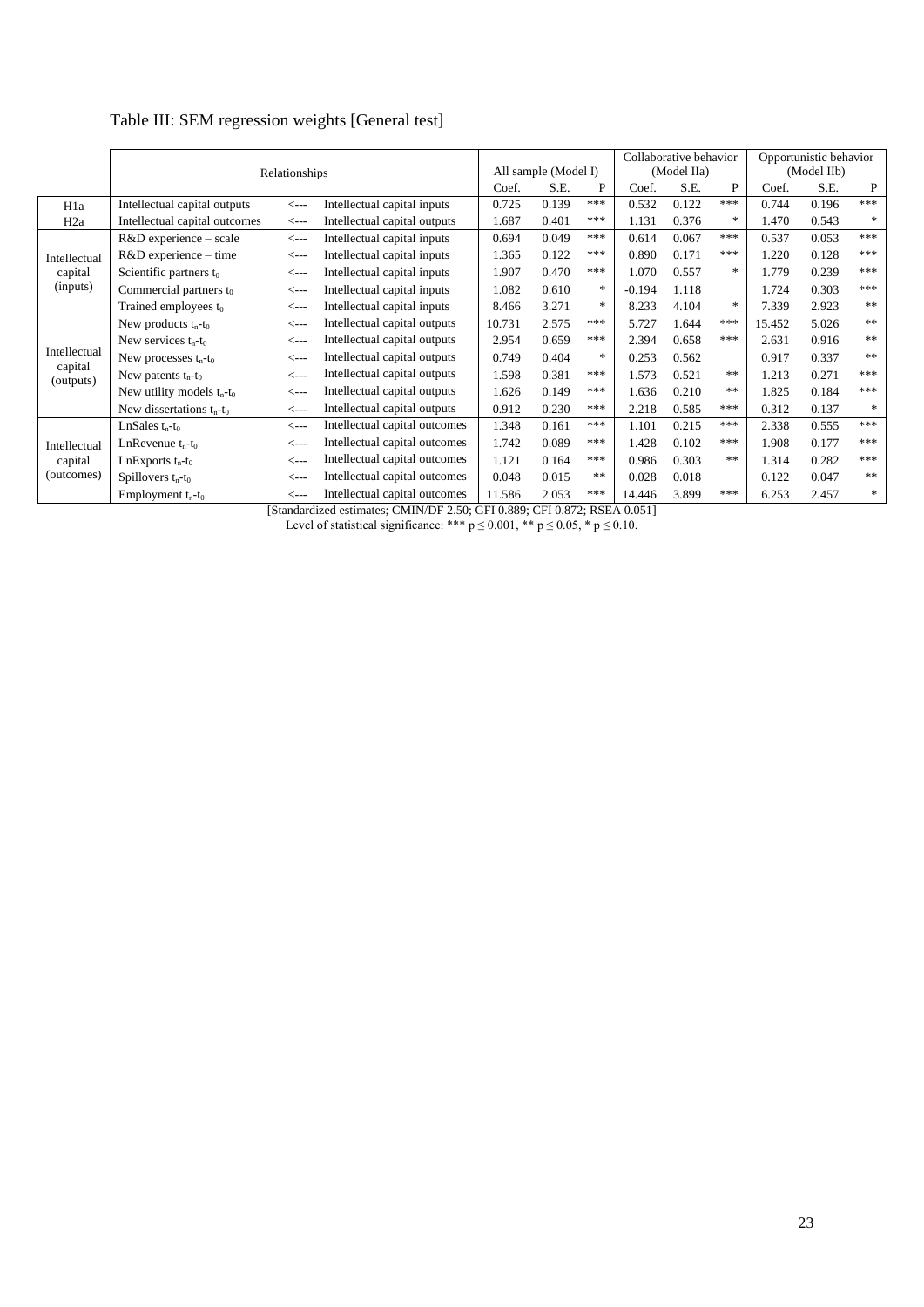## Table IV: SEM regression weights [Mediation test]

|                      | Relationships                 |                  |                                      |        | All sample (Model I) |               |          | Collaborative<br>(Model IIa) |               | Opportunistic<br>(Model IIb) |       |               |
|----------------------|-------------------------------|------------------|--------------------------------------|--------|----------------------|---------------|----------|------------------------------|---------------|------------------------------|-------|---------------|
|                      | Coef.                         |                  |                                      |        | S.E.                 | P             | Coef.    | S.E.                         | P             | Coef.                        | S.E.  | P             |
| H <sub>1</sub> a     | Intellectual capital outputs  | <---             | 0.704<br>Intellectual capital inputs |        | 0.136                | ***           | 0.461    | 0.117                        | ***           | 0.706                        | 0.194 | ***           |
| H <sub>2</sub> a     | Intellectual capital outcomes | <---             | Intellectual capital outputs         | 0.875  | 0.344                | **            | 0.272    | 0.043                        | $*$           | 0.614                        | 0.238 | $\ast$        |
| H <sub>3</sub> a     | Intellectual capital outcomes | <---             | Intellectual capital inputs          | 0.651  | 0.258                | $\ast$ $\ast$ | 0.518    | 0.235                        | $*$           | 0.682                        | 0.245 | **            |
|                      | Experience – scale            | $\leftarrow$ --- | Intellectual capital inputs          | 0.694  | 0.049                | ***           | 0.630    | 0.067                        | ***           | 0.538                        | 0.053 | ***           |
| Intellectual         | Experience – time             | <---             | Intellectual capital inputs          | 1.366  | 0.122                | ***           | 0.940    | 0.172                        | ***           | 1.221                        | 0.128 | ***           |
| capital              | Scientific partners to        | <---             | Intellectual capital inputs          | 1.914  | 0.469                | ***           | 1.133    | 0.566                        | $*$           | 1.774                        | 0.239 | ***           |
| (inputs)             | Commercial partners $t_0$     | <---             | Intellectual capital inputs          | 1.082  | 0.608                | $*$           | $-0.134$ | 1.132                        |               | 1.719                        | 0.303 | ***           |
|                      | Trained employees $t_0$       | <---             | Intellectual capital inputs          | 8.705  | 3.265                | $* *$         | 8.098    | 4.002                        | $\frac{1}{2}$ | 7.461                        | 2.923 | $\ast$        |
|                      | New products $t_n-t_0$        | $\leftarrow$ --- | Intellectual capital outputs         | 10.416 | 2.479                | ***           | 5.564    | 1.500                        | ***           | 13.667                       | 5.085 | $**$          |
|                      | New services $t_n-t_0$        | <---             | Intellectual capital outputs         | 3.035  | 0.660                | ***           | 2.457    | 0.639                        | ***           | 2.666                        | 0.980 | $\ast$ $\ast$ |
| Intellectual         | New processes $t_n-t_0$       | <---             | Intellectual capital outputs         | 0.719  | 0.400                | $*$           | 0.230    | 0.566                        |               | 0.869                        | 0.352 | $\ast$        |
| capital<br>(outputs) | New patents $t_n-t_0$         | <---             | Intellectual capital outputs         | 1.533  | 0.364                | ***           | 1.323    | 0.448                        | **            | 1.412                        | 0.331 | ***           |
|                      | New utility models $t_n-t_0$  | <---             | Intellectual capital outputs         | 1.000  | 0.155                | ***           | 1.000    | 0.256                        | **            | 1.000                        | 0.166 | ***           |
|                      | New dissertations $t_n-t_0$   | $\leftarrow$ --- | Intellectual capital outputs         | 0.878  | 0.221                | ***           | 2.603    | 0.724                        | ***           | 0.236                        | 0.118 | $\ast$        |
|                      | LnSales $t_n-t_0$             | <---             | Intellectual capital outcomes        | 1.329  | 0.161                | ***           | 0.978    | 0.195                        | ***           | 2.773                        | 0.902 | $\ast$        |
| Intellectual         | LnRevenue $t_n-t_0$           | <---             | Intellectual capital outcomes        | 1.752  | 0.091                | ***           | 1.022    | 0.204                        | ***           | 1.691                        | 0.117 | $\ast$ $\ast$ |
| capital              | LnExports $t_n-t_0$           | <---             | Intellectual capital outcomes        | 1.113  | 0.165                | ***           | 1.191    | 0.249                        | ***           | 1.271                        | 0.493 | $\ast$        |
| (outcomes)           | Spillovers $t_n-t_0$          | <---             | Intellectual capital outcomes        | 0.052  | 0.015                | ***           | 0.030    | 0.015                        | $*$           | 0.203                        | 0.091 | $\ast$        |
|                      | Employment $t_n-t_0$          | <---             | Intellectual capital outcomes        | 11.896 | 2.105                | ***           | 14.740   | 3.763                        | ***           | 8.744                        | 3.126 | $\ast$        |

## The direct and indirect effect

|                  |                                                                                                                          | Model I<br><b>Entire Sample</b> |             | Model II.<br>Behavior |                        |               |             |  |  |
|------------------|--------------------------------------------------------------------------------------------------------------------------|---------------------------------|-------------|-----------------------|------------------------|---------------|-------------|--|--|
| H                | Relationships                                                                                                            |                                 |             |                       | Collaborative          | Opportunistic |             |  |  |
|                  |                                                                                                                          | Direct                          | Indirect    | Direct                | Indirect               | Direct        | Indirect    |  |  |
| H1b              | Intellectual capital inputs $\rightarrow$<br>Intellectual capital outputs                                                | 0.704<br>***                    |             | 0.461<br>***          |                        | 0.706<br>***  |             |  |  |
| H2h              | Intellectual capital outputs $\rightarrow$<br>Intellectual capital outcomes                                              | 0.875<br>**                     |             | 0.272<br>*            |                        | 0.614<br>$*$  |             |  |  |
| H <sub>3</sub> b | Intellectual capital inputs $\rightarrow$<br>Intellectual capital outputs $\rightarrow$<br>Intellectual capital outcomes | 0.651<br>**                     | 0.616<br>** | 0.518<br>*            | 0.125<br>$\frac{1}{2}$ | 0.682<br>**   | 0.434<br>** |  |  |

[Standardized estimates; CMIN/DF 2.50; GFI 0.891; CFI 0.874; RSEA 0.051] Level of statistical significance: \*\*\*  $p \le 0.001$ , \*\*  $p \le 0.05$ , \*  $p \le 0.10$ .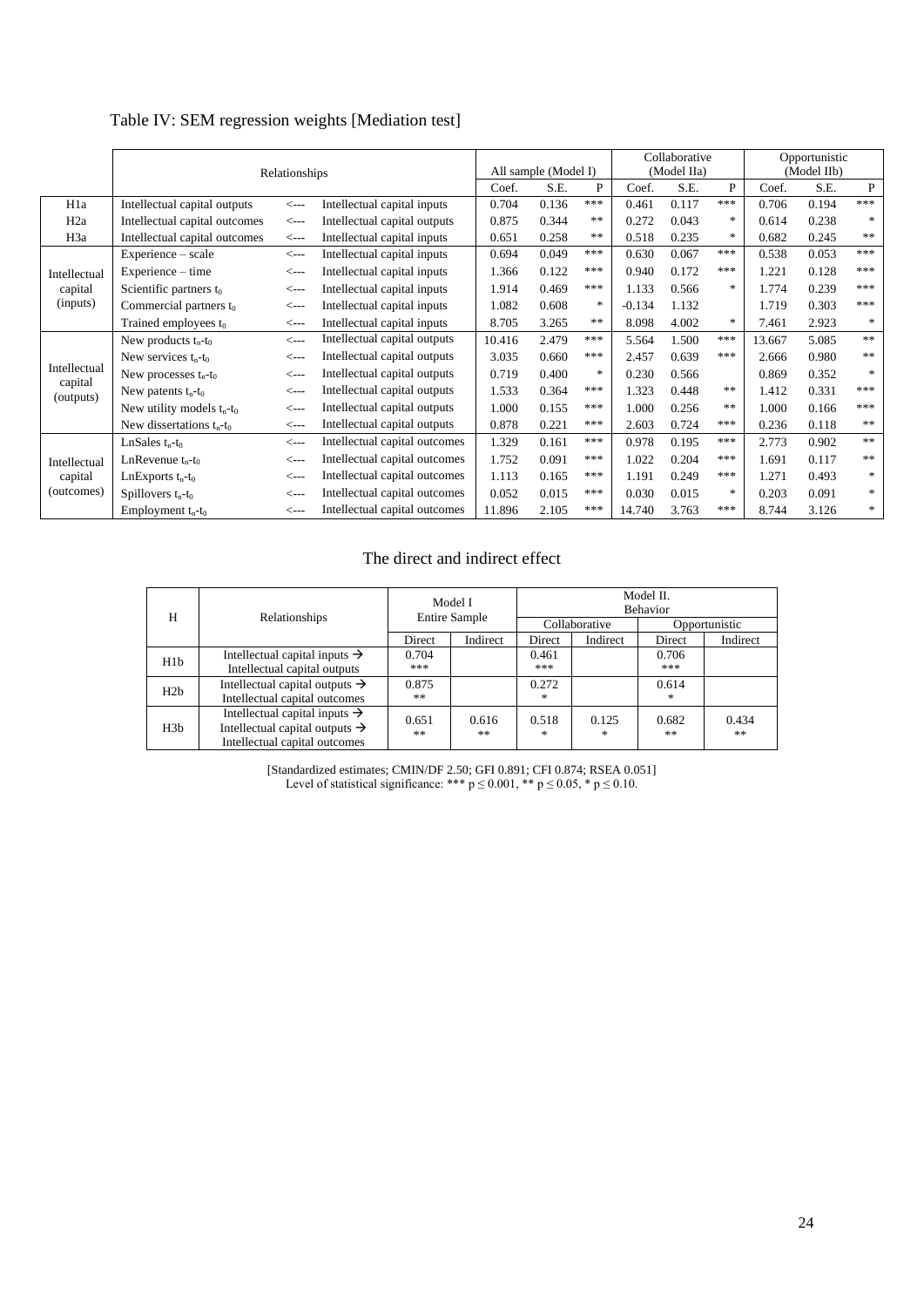## Appendix A1: Correlation Matrix

| No.    | Variable                                    | Mean   | Std.<br>Deviation | 1                                         | $\overline{c}$  | 3                                         | $\overline{4}$ | 5                     | 6             | $\boldsymbol{7}$ | 8              | 9              | 10          |
|--------|---------------------------------------------|--------|-------------------|-------------------------------------------|-----------------|-------------------------------------------|----------------|-----------------------|---------------|------------------|----------------|----------------|-------------|
| 1      | Behavior                                    | .592   | .492              | 1.000                                     |                 |                                           |                |                       |               |                  |                |                |             |
| 2      | New products t <sub>n</sub> -t <sub>0</sub> | 8.996  | 32.820            | $-.027$                                   | 1.000           |                                           |                |                       |               |                  |                |                |             |
|        |                                             | 3.764  |                   | $-.067$                                   | .162            | 1.000                                     |                |                       |               |                  |                |                |             |
| 3      | New services t <sub>n</sub> -t <sub>0</sub> |        | 7.567             | $\ast$                                    | $* * *$         |                                           |                |                       |               |                  |                |                |             |
| 4      | New processes $t_n-t_0$                     | 1.690  | 6.976             | .066<br>×.                                | .136<br>***     | .128<br>***                               | 1.000          |                       |               |                  |                |                |             |
|        |                                             |        |                   | $-0.047$                                  | .023            | .134                                      | .009           | 1.000                 |               |                  |                |                |             |
| 5      | New patents $t_n-t_0$                       | 1.146  | 5.399             |                                           |                 | ***                                       |                |                       |               |                  |                |                |             |
| 6      | New utility models $t_n-t_0$                | .735   | 3.402             | $-.029$                                   | .100            | .147                                      | .021           | .158                  | 1.000         |                  |                |                |             |
|        |                                             |        |                   |                                           | $\ast$          | ***                                       |                | ***                   |               |                  |                |                |             |
| 7      | New dissertations $t_n-t_0$                 | 1.243  | 3.101             | 064<br>\$                                 | .073<br>$\ast$  | .087<br>$\frac{d\mathbf{r}}{d\mathbf{r}}$ | .013           | 114<br>$\ast$         | .053          | 1.000            |                |                |             |
|        | LnExp expenditure-                          |        |                   | $-484$                                    | .153            | .213                                      | .088           | .094                  | .147          | .116             | 1.000          |                |             |
| 8      | venture to                                  | 15.710 | 1.212             | ***                                       | ***             | ***                                       |                |                       | ***           | ***              |                |                |             |
| 9      | LnExp expenditure-                          | 16.022 | .956              | .125                                      | .147            | .214                                      | .047           | .087                  | .150          | .205             | .682           | 1.000          |             |
|        | partners t <sub>0</sub>                     |        |                   | ***<br>.315                               | ***<br>.054     | ***<br>.099                               | .014           | $\frac{1}{2}$<br>.088 | ***<br>.071   | ***<br>.138      | ***<br>$-.040$ | .411           | 1.000       |
| 10     | LnExp expenditure-<br>subsidies to          | 12.428 | 4.219             | ***                                       |                 | $\ast$                                    |                | $\frac{1}{2}$         | $\ast$        | ***              |                | ***            |             |
|        |                                             |        |                   | $-017$                                    | .204            | .226                                      | .119           | .123                  | .116          | .228             | .406           | .496           | .262        |
| 11     | Experience - scale                          | 2.555  | 1.090             |                                           | ***             | ***                                       | ***            | ***                   | ***           | ***              | ***            | ***            | ***         |
| 12     | Experience – time                           | 3.489  | 2.686             | $-145$<br>***                             | .208<br>***     | .273<br>***                               | .163<br>***    | .178<br>***           | .134<br>***   | .265<br>***      | .399<br>***    | .364<br>***    | .120<br>*** |
|        |                                             |        |                   | $-0.047$                                  | .140            | .070                                      | .016           | .034                  | .025          | .076             | .169           | .133           | $-031$      |
| 13     | Scientific partners to                      | 2.862  | 10.224            |                                           | $***$           | $\approx$                                 |                |                       |               | $\approx$        | ***            | ***            |             |
| 14     | Commercial partners to                      | 2.053  | 13.307            | $-0.032$                                  | .065            | .050                                      | .008           | .031                  | .091          | .042             | .059           | .050           | .034        |
|        |                                             |        |                   |                                           | $\frac{1}{2}$   |                                           |                |                       | $\frac{1}{2}$ |                  |                |                |             |
| 15     | Trained employees to                        | 18.940 | 71.613            | $-082$<br>$\ast$                          | .051            | .039                                      | .032           | .079<br>*             | .046          | .008             | .191<br>***    | .079<br>$\ast$ | $-.061$     |
|        |                                             |        |                   | $-.168$                                   | .193            | .085                                      | .064           | .091                  | .130          | .145             | .267           | .165           | .009        |
| 16     | $LnSales$ t <sub>n</sub> -t <sub>0</sub>    | 3.260  | 5.790             | ***                                       | $***$           | ş.                                        | ×.             |                       | ***           | ***              | ***            | ***            |             |
| 17     | LnRevenues $t_n-t_0$                        | 2.542  | 5.060             | $-152$                                    | .132            | .065                                      | .046           | .034                  | .068          | .106             | 228            | .143           | .024        |
|        |                                             |        |                   | ***                                       | ***             | $\frac{d\mathbf{r}}{d\mathbf{r}}$         |                |                       | $\ast$        | ***              | ***            | ***            |             |
| 18     | $LnExport$ t <sub>n</sub> -t <sub>0</sub>   | 1.615  | 4.460             | $-172$<br>***                             | 149<br>$***$    | .138<br>***                               | .023           | 152<br>***            | 109<br>$\ast$ | 070<br>$\ast$    | 282<br>$***$   | .179<br>***    | .011        |
|        |                                             |        |                   | .001                                      | $-.018$         | .016                                      | .009           | .024                  | .020          | .015             | .117           | .181           | .135        |
| 19     | Spillovers t <sub>n</sub> -t <sub>0</sub>   | .309   | .462              |                                           |                 |                                           |                |                       |               |                  | ***            | ***            | ***         |
| 20     | Employment $t_n-t_0$                        | 16.984 | 39.830            | $-.181$                                   | .111            | .084                                      | .026           | .250                  | .091          | .019             | 358            | .279           | .083        |
|        |                                             |        |                   | $* * *$                                   | $\ast$          | $\approx$                                 |                | $* * *$               | $\ast$        |                  | $* * *$        | ***            | $\ast$      |
|        |                                             |        |                   |                                           |                 |                                           |                |                       |               |                  |                |                |             |
| No.    | Variable                                    | Mean   | Std.<br>Deviation | 11                                        | 12              | 13                                        | 14             | 15                    | 16            | 17               | 18             | 19             | 20          |
|        |                                             |        |                   | 1.000                                     |                 |                                           |                |                       |               |                  |                |                |             |
| 11     | Experience - scale                          | 2.555  | 1.090             |                                           |                 |                                           |                |                       |               |                  |                |                |             |
| 12     | Experience - time                           | 3.489  | 2.686             | .641                                      | 1.000           |                                           |                |                       |               |                  |                |                |             |
|        |                                             |        |                   | ***                                       |                 |                                           |                |                       |               |                  |                |                |             |
| 13     | Scientific partners to                      | 2.862  | 10.224            | .143<br>***                               | .362<br>$* * *$ | 1.000                                     |                |                       |               |                  |                |                |             |
|        |                                             |        |                   | .083                                      | .149            | .079                                      | 1.000          |                       |               |                  |                |                |             |
| 14     | Commercial partners to                      | 2.053  | 13.307            | \$                                        | $* * *$         | ×                                         |                |                       |               |                  |                |                |             |
| 15     | Trained employees to                        | 18.940 | 71.613            | .078<br>$\frac{d\mathbf{r}}{d\mathbf{r}}$ | .091            | .056                                      | .000           | 1.000                 |               |                  |                |                |             |
|        |                                             |        |                   | .229                                      | $\ast$<br>.188  | .069                                      | .068           | .066                  | 1.000         |                  |                |                |             |
| $16\,$ | LnSales $t_n-t_0$                           | 3.260  | 5.790             | ***                                       | ***             |                                           |                |                       |               |                  |                |                |             |
|        |                                             | 2.542  |                   | .170                                      | .118            | .062                                      | .046           | .101                  | .641          | 1.000            |                |                |             |
| 17     | $Ln$ Revenues $t_n-t_0$                     |        | 5.060             | $* * *$                                   | $* * *$         |                                           |                | ***                   | ***           |                  |                |                |             |
| 18     | $LnExport$ t <sub>n</sub> -t <sub>0</sub>   | 1.615  | 4.460             | .192<br>***                               | .181<br>***     | .096<br>*                                 | .027           | .044                  | .490<br>***   | .429<br>***      | 1.000          |                |             |
|        |                                             |        |                   | .212                                      | .184            | .001                                      | $-.015$        | $-.026$               | .053          | .021             | .103           | 1.000          |             |
| 19     | Spillovers $t_n-t_0$                        | .309   | .462              | ***                                       | ***             |                                           |                |                       |               |                  |                |                |             |
| 20     | Employment $t_n-t_0$                        | 16.984 | 39.830            | .275                                      | .180            | .101                                      | .011           | .330                  | .212          | .225             | .243           | .053           | 1.000       |
|        |                                             |        |                   | ***                                       | $***$           | $\ast$                                    |                | ***                   | ***           | ***              | $***$          |                |             |